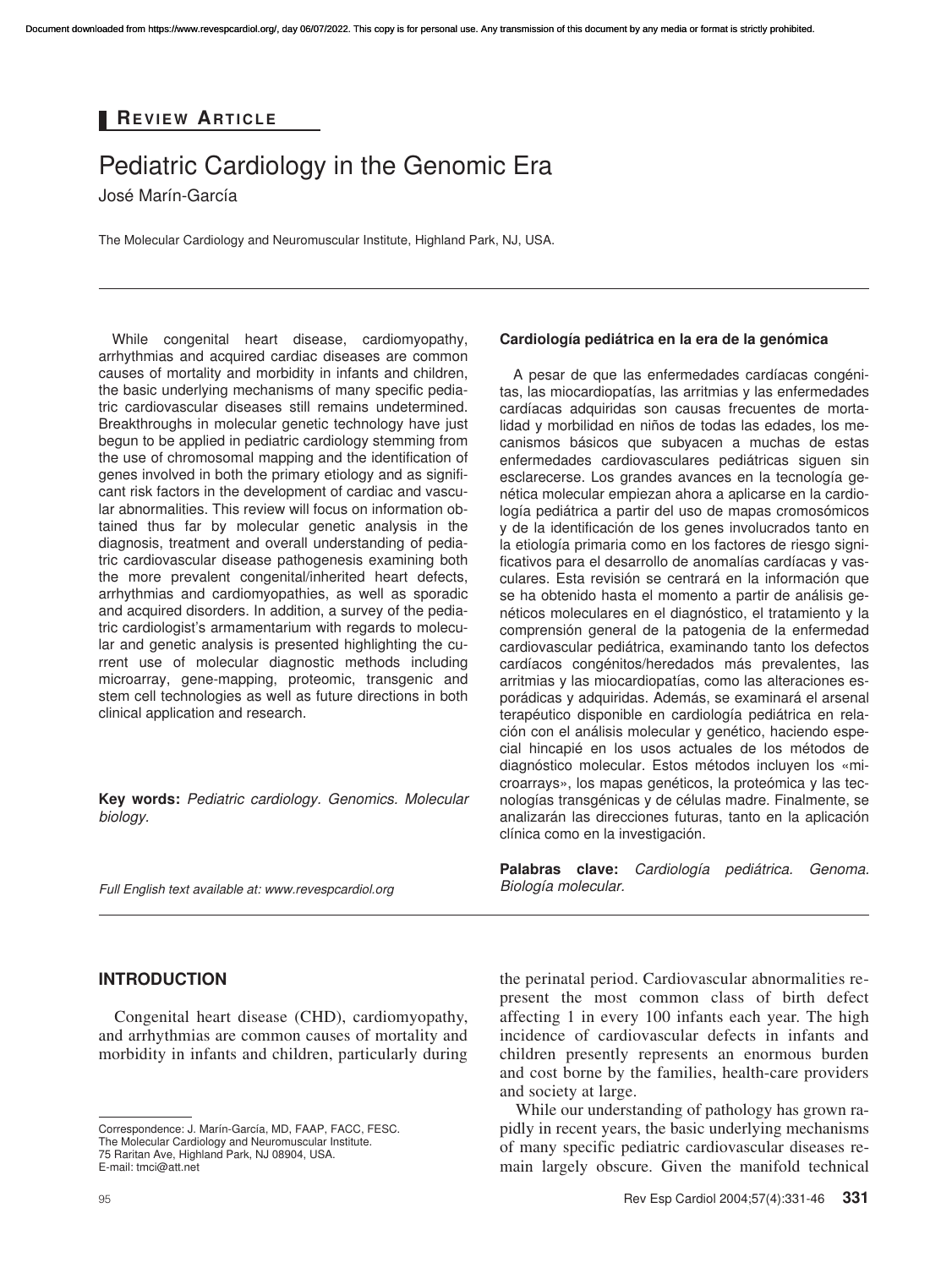# ABBREVIATIONS

ACE: angiotensin-converting enzyme. ARVD: arrhythmogenic right ventricular dysplasia. AVSD: atrioventricular septal defect. BMD: Becker muscular dystrophy. CHD: congenital heart disease. CVB: coxsackieviruses group B. DCM: dilated cardiomyopathy. DHPLC: denaturing high performance liquid chromatography. DMD: Duchenne muscular dystrophy. DMPK: myotonin protein kinase. ETC: electron transport chain. FAO: fatty acid oxidation. FISH: fluorescence in situ hybridization. FRDA: Friedreich's ataxia. HCM: hypertrophic cardiomyopathy. HERG: human ether-a-go-go related syndrome. HOS: Holt-Oram syndrome. JAG1: jagged-1. KCNE1: potassium channel, voltage-gated, Isk-related subfamily member 1. KCNE2: potassium channel, voltage-gated, Isk-related subfamily member 2. KVLQT1: potassium voltage-gated long QT syndrome 1 channel. LQTS: long QT syndrome. MBP: bone morphogenetic protein. MELAS: mitochondrial myopathy, encephalopathy, lactic acidosis and stroke like episodes. MERRF: myoclonic epilepsy and ragged red fibers. α-MHC: α-myosin heavy chain. β-MHC: β-myosin heavy chain. PCR: polymerase chain reaction. PDA: patent ductus arteriosus/Char syndrome. PKCepsilon: protein kinase cepsilon. RFLP: restriction fragment length polymorphism. RYR2: ryanodine receptor 2. SCN5A: sodium channel, voltage-gated, type V, α-polypeptide. SR: sarcomeric reticulum. SSCP: single strand conformation polymorphism. TBX1: T-box 1 transcription factor. TBX5: T-box 5 transcription factor. TCA: citric acid cycle. TFAP2B: transcription factor of the AP-2 family. tRNA: transfer RNA.

breakthroughs associated with the sequencing of the human genome, research has begun to provide an increased understanding of specific molecular defects and to identify the specific "players" that contribute to the cardiac disorders, many involved with anomalies in the development of the heart. While the clinical applicability of these molecular techniques show great promise in the diagnosis, management and treatment of pediatric heart disease, their present use in the clinical setting has been generally limited in part because of the high costs and resources involved, and in part due to the complexities posed by genetic heteroge $neity<sup>1</sup>$ 

This review will focus on information provided by molecular and genetic analysis in the diagnosis, treatment and overall understanding of pediatric cardiovascular disease pathogenesis, addressing both the more prevalent congenital/inherited heart defects as well as sporadic and acquired disorders. A discussion of arrhythmias and cardiomyopathies in prenatal, neonatal and child patients from a molecular point of view will also be presented. Additionally, a survey of the pediatric cardiologist's armamentarium with regards to molecular and genetic analysis will be discussed highlighting the current use of molecular diagnostic methods including microarray, proteomic, transgenic and stem cell technologies as well as future directions in both clinical application and research.

# **MOLECULAR GENETICS: DEFECTS LEADING TO CARDIAC DISORDERS**

Recent advances in molecular genetics have revealed that specific genetic and molecular factors are linked to congenital heart disease and cardiac arrhythmias allowing their identification on the human chromosome map (Figure 1) and providing a valuable opportunity for improved genetic diagnostics and future gene therapy.

## **Congenital Heart Diseases**

Single gene mutations have been implicated in the pathogenesis of a variety of congenital heart defects (Table 1) and evidence suggests that these mutations (more common than previously thought) are present in a broad spectrum of genes involved in cardiac structure and function. The level of cardiac-specificity for these mutations is highly variable. Many single-gene mutations associated syndromes have neuromuscular and systemic presentation associated with cardiac involvement (e.g. Friedreich ataxia, Duchenne muscular dystrophy). A wide range of cardiac defects results from these genetic mutations including abnormalities in electro-physiological function (e.g. conduction defects and arrhythmias), extracellular matrix proteins, enzymes and membrane transporters involved in fatty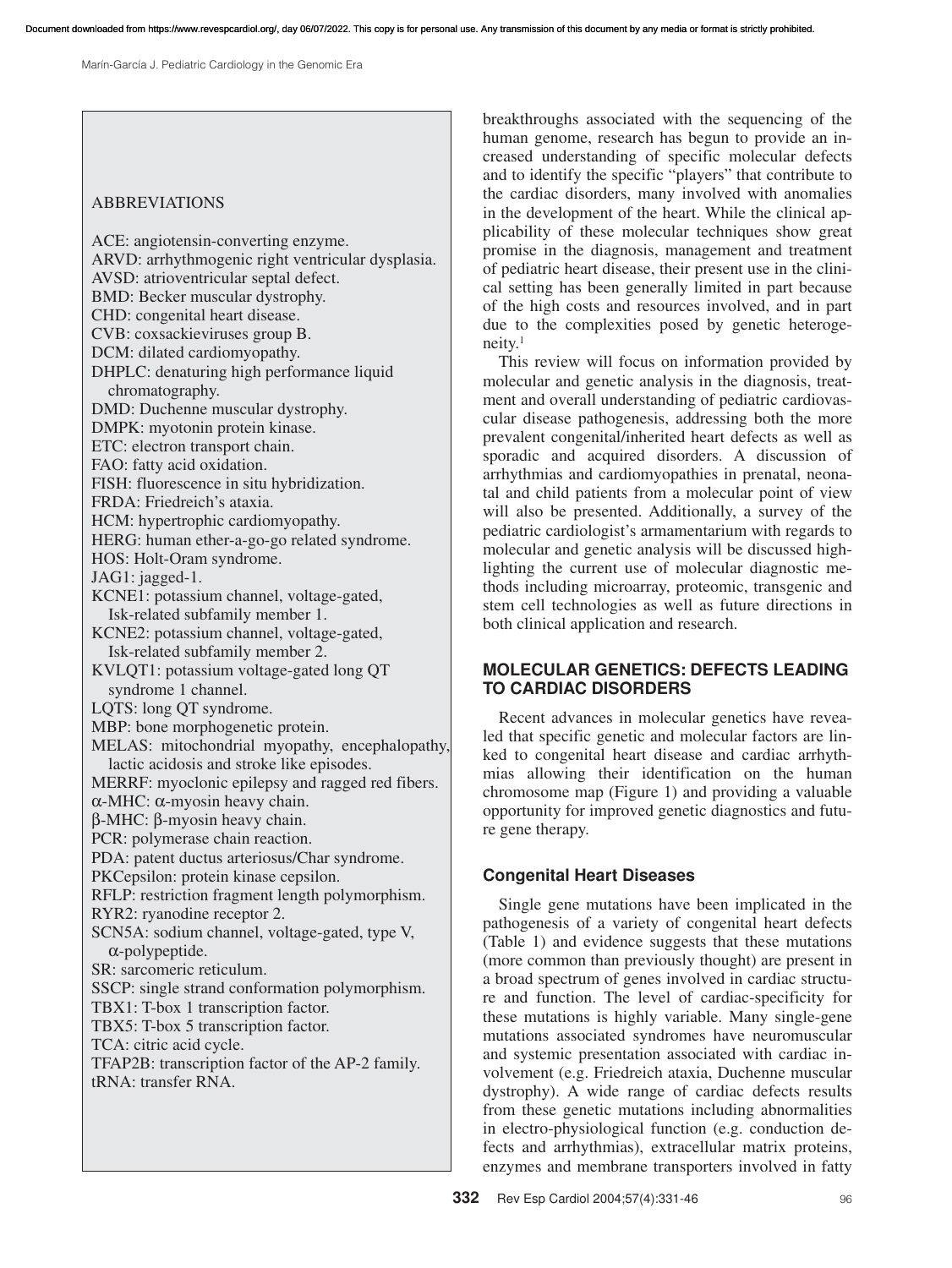

**Fig. 1.** Human chromosomal map of inherited pediatric cardiovascular disorders. Disorders and affected genes are localized on ideograms of each of the human chromosomes. These include: ACE, angiotensin-converting enzyme; AD-DCM, autosomal dominant dilated cardiomyopathy; AF, familial atrial fibrillation; AGL, glycogen-debranching enzyme; APOE, apolipoprotein E; ARVD, arrhythmogenic right ventricular dysplasia; AVSD, atrioventricular septal defect; α-GLU, α-glucosidase; αMHC, α-myosin heavy chain; α-TM, α-tropomyosin; β-ADR, β-adrenergic receptor; β-MHC, β-myosin heavy chain; CACT, carnitine-acylcarnitine translocase; CPTII, carnitine palmitoyltransferase II; δ-SGC, δ-sarcoglycan; DCM, dilated cardiomyopathy; DMPK, myotonin protein kinase; FRDA, Friedreich's ataxia; α-GLA, α-agalactosidase; HCM, hypertrophic cardiomyopathy; HERG, human ether-a-go-go related syndrome; HOS, Holt-Oram syndrome; JAG1, jagged-1 ; KCNE1, potassium channel, voltage-gated, Isk-related subfamily member 1; KCNE2, potassium channel, voltage-gated, Isk-related subfamily member 2; KVLQT1, potassium voltage-gated long QT syndrome 1 channel; LQT, long QT syndrome; MMD, myotonic muscular dystrophy; MMP9, matrix metalloproteinase 9; MTP, mitochondrial trifunctional protein; MYBPC, myosin-binding protein C; MYL2, regulatory ventricular myosin light chain; MYL3, essential ventricular myosin light chain; OCTN2, organic cation carnitine transporter 2; ORW, Osler-Rendu-Weber syndrome; PDA, patent ductus arteriosus/Char syndrome; PPH, primary pulmonary hypertension; PPKAg2, AMP-activated protein kinase gamma 2; PTPN11, protein tyrosine phosphatase; SHP-2; RYR2, ryanodine receptor 2; RVH, right ventricular hypoplasia; SCO2, synthesis of cytochrome c oxidase (COX assembly protein); SCN5A, sodium channel, voltage-gated, type V, α-polypeptide; SVAS, supravalvular aortic stenosis; TBX1, T-box 1 transcription factor; TBX5, T-box 5 transcription factor; TFAP2B, transcription factor of the AP-2 family; TNNT2, cardiac troponin T; TNN13, cardiac troponin I; VCFS/DG, velocardiofacial syndrome/DiGeorge; VT, ventricular tachycardia; WPW, Wolff-Parkinson-White syndrome; X-DCM, X-linked dilated cardiomyopathy.

acid and mitochondrial biosynthesis, cardiac oxidative phosphorylation metabolism, sarcomeric structural and contractile proteins and nuclear transcription factors which govern myocardial gene expression and developmental programming. Pleiotropic cardiac malformations can result from discrete mutations in specific nuclear transcription factors, proteins recognized as playing key regulatory roles during heart development and morphogenesis.<sup>2-4</sup> Factors such as GATA4, NKX2.5, dHAND, TFAP2, and TBX5 are among the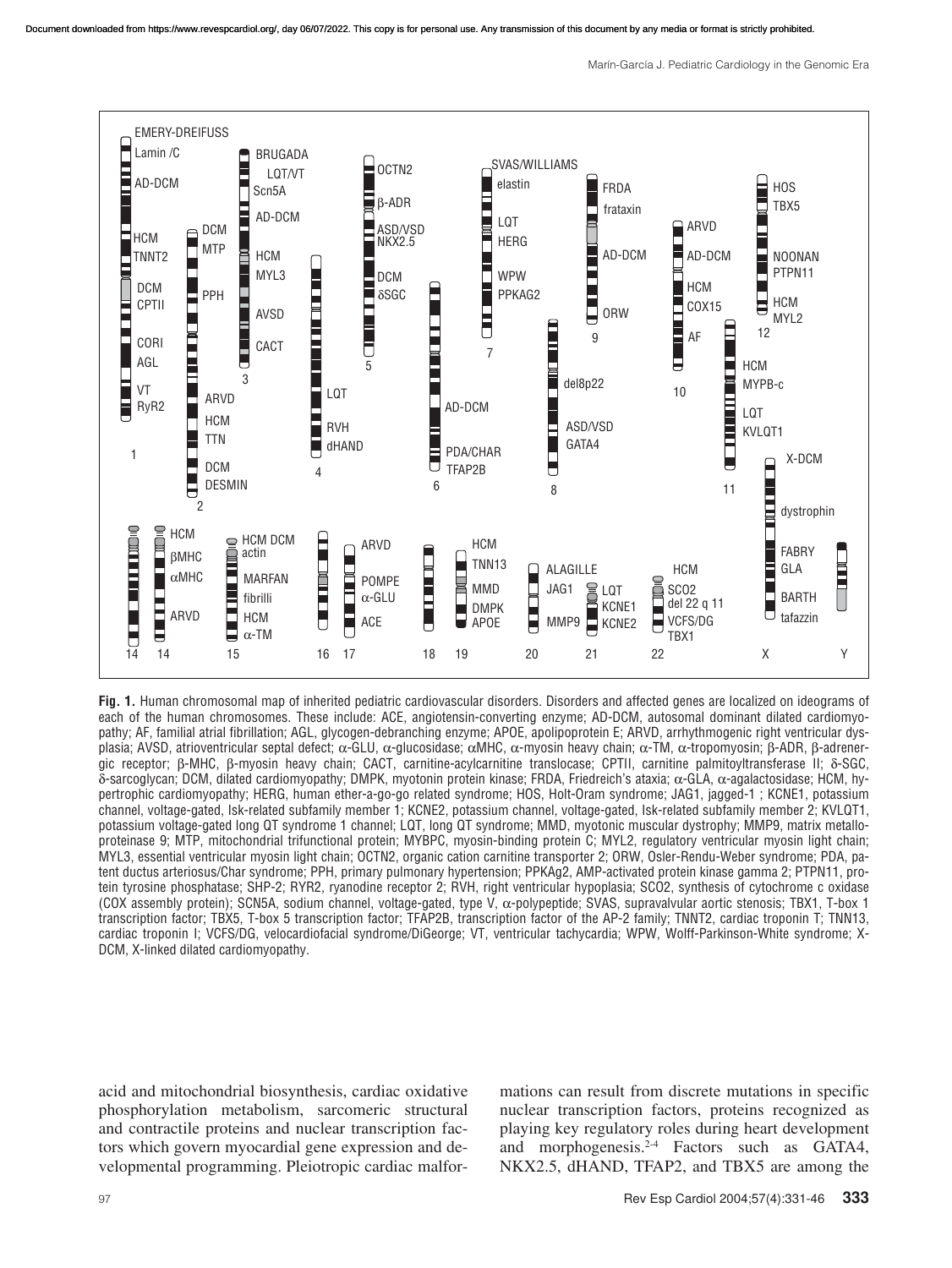#### TABLE 1. **Inborn Errors Causing Congenital Heart Defects\***

| <b>Genes Affected (Loci)</b>           | <b>Cardiac Phenotype/(Syndrome)</b>                  | Reference |  |  |
|----------------------------------------|------------------------------------------------------|-----------|--|--|
| Channelopathies/electro-physiology     |                                                      |           |  |  |
| Cardiac voltage-gated sodium           | Arrhythmia, ventricular tachycardia and fibrillation |           |  |  |
| channel-subunit (SCN5A)                | SD (Long QT and Brugada)                             | 22, 23    |  |  |
| HERG (KCNH2)                           | Cardiac arrhythmias, SD (Long QT)                    | 23        |  |  |
| MinK (KCNE1)                           | Cardiac arrhythmias, SD (Long QT)                    | 23        |  |  |
| MiRP-1 (KCNE2)                         | Cardiac arrhythmias, SD (Long QT)                    | 23        |  |  |
| KVLQT1 (KCNQ1)                         | Cardiac arrhythmias, SD (Long QT)                    | 23        |  |  |
| Nuclear envelope protein (lamin A/C)   | Conduction defects, muscular dystrophy               |           |  |  |
|                                        | (Emery-Dreifuss)                                     | 25<br>24  |  |  |
| Cardiac ryanodine receptor (RyR2)      | Ventricular tachycardia                              |           |  |  |
| Vascular extracellular matrix proteins |                                                      |           |  |  |
| Fibrillin-1 (FBN-1)                    | Mitral or aortic valve regurgitation, SD (Marfan)    | 27        |  |  |
| Elastin                                | Aortic and systemic arterial stenoses (Williams)     | 28        |  |  |
| <b>Transcription factors</b>           |                                                      |           |  |  |
| GATA4                                  | Cardiac septal defects                               | 5         |  |  |
| TBX1                                   | DiGeorge/velocardiofacial 17                         |           |  |  |
| TBX5                                   | Holt-Oram                                            | 9         |  |  |
| CSX/NKX2.5                             | ASD/VSD A-V block                                    | 4,6       |  |  |
| dHAND                                  | Right ventricle hypoplasia                           | 3         |  |  |
| TFAP <sub>2</sub>                      | Patent ductus arteriosus (Char)                      | 8         |  |  |
| Signaling proteins                     |                                                      |           |  |  |
| Protein tyrosine phosphatase SHP-2     | <b>Conduction defects</b>                            | 11, 12    |  |  |
| (PTPN11)                               | Pulmonary stenosis (Noonan and LEOPARD)              |           |  |  |
| Jagged 1 (Jag1)                        | Pulmonary artery stenosis                            | 10        |  |  |
|                                        | Tetralogy of Fallot (Alagille)                       |           |  |  |
| Myotonin protein kinase (DMPK)         | Arrhythmias and conduction defects                   |           |  |  |
|                                        | (myotonic muscular dystrophy)                        | 14        |  |  |

\*SD indicates sudden death; ASD, atrial septal defect; VSD, ventricular septal defect.

earliest transcription factors expressed in the developing heart and are crucial in the activation of cardiacspecific genes. Mutations in each of these genes results in severe cardiac abnormalities including cardiac septal defects (GATA4), conduction defects (NKX2.5), right ventricular hypoplasia (dHAND), patent ductus arteriosus in Char syndrome (TFAP2B), and Holt-Oram syndrome (TBX5) underscoring the critical role played by the disruption of early heart development and morphogenesis in the genesis of congenital heart defects.<sup>5-9</sup>

Genetic defects in proteins involved in the multiple signaling pathways which modulate cell proliferation, migration and differentiation in early cardiac development have also been identified. Mutations in *Jag1* have been identified in kindred studies in association with Alagille syndrome, a complex autosomal-dominant disorder presenting with congenital

**334** Rev Esp Cardiol 2004;57(4):331-46 **98** 

heart defects including pulmonary artery stenosis and Tetralogy of Fallot.<sup>10</sup> *Jag1* encodes a ligand that binds the Notch receptor, an evolutionarily conserved signaling pathway involved in cell fate specification. Mutations in PTPN11 encoding a protein tyrosinephosphatase (SHP-2) have been proposed to play a role in the pathogenesis of Noonan syndrome characterized by conduction defects, pulmonary stenosis and hypertrophic cardiomyopathy<sup>11</sup> and have been also recently implicated in the pathogenesis of LEO-PARD syndrome**,** which likely represents an allelic disorder.<sup>12</sup>

In addition to point mutations in coding regions of specific genes, a number of inherited neuromuscular disorders referred to as Triplet Repeat Syndromes including Friedreich ataxia and myotonic muscular dystrophy are caused by expanded repeats of trinucleotide sequences within specific genes e.g. frataxin (FRDA)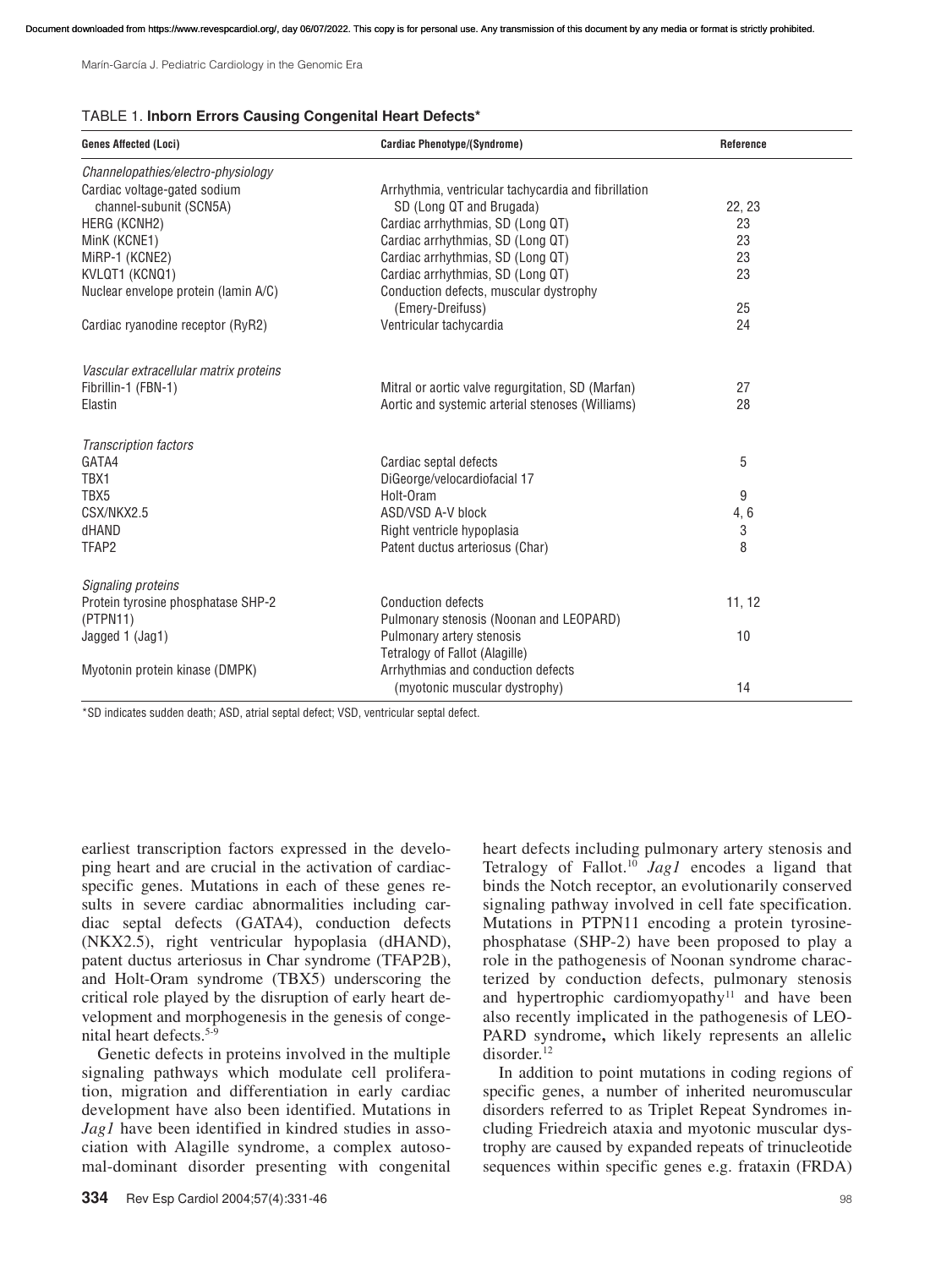and myotonin protein kinase (DMPK) respectively.13-14 Affected individuals exhibit severe cardiac abnormalities including cardiomyopathy, cardiac arrhythmias and conduction defects. In both disorders, the severity of the clinical phenotype correlates with the number of nucleotide repeats, i.e. >200 repeats of GAA are found in affected individuals with Friedreich ataxia, while >50 copies of CTG in cases with myotonic muscular dystrophy.

Large chromosomal deletions have also been implicated in developmental/structural malformations of the heart including conotruncal abnormalities, atrioventricular canal defects, ventricular and atrial septal defects.<sup>15,16</sup> Cardiac outflow tract defects are a manifestation of the complex genetic disorder velocardiofacial syndrome/DiGeorge syndrome, also termed CATCH-22. Most patients are hemizygous for a 1.5- to 3.0-Mb deleted region of chromosome 22 (22q11), suspected to be critical for normal pharyngeal arch development, which contains over 30 genes; the del22q11 deletion is a relatively common event occurring in approximately 1 in 4000 live births. A gene *TBX1* derived from the central area of the deleted region has been identified as the critical factor in the development of this congenital defect.<sup>17</sup> *TBX1*, a member of a phylogenetically conserved family of genes that share a common DNA-binding domain (i.e. the T-box) encodes a transcription factor involved in the regulation of cardiac development; reduction in TBX1 expression (which occurs in the deleted hemizygous state) often referred to as haploinsufficiency impacts greatly on the early gene expression involved in cardiac morphogenesis. Other chromosomal microdeletions have been reported in association with congenital heart defects (e.g. 8p) and it is possible that some may have been previously overlooked due to smaller size and chromosomal location.<sup>18</sup> Newer molecular cytogenetics techniques with high resolution such as fluorescence *in situ* hybridization (FISH) are currently routinely utilized to confirm the clinical diagnoses of chromosomal damage such as chromosomal microdeletions and small translocations.

It is important to note that such large genetic deletions are commonly associated with a wide spectrum of clinical features in addition to cardiac involvement. Extra-cardiac malformations are commonly associated with congenital heart defects and have been estimated at over 30% of cases. These chromosomal anomalies are more prevalent in patients with cardiac anomalies than in the general population. In addition, while neonatal cardiac malformations resulting from trisomies 13, 18, and 21 (Down syndrome), as well as the monosomy XO (Turner syndrome) are well-recognized, the precise molecular basis by which the gene dosage imbalance in these patients causes the cardiac phenotype has not yet been elucidated.

#### **Arrhythmia and Sudden Death**

Cardiac arrhythmias are a frequent complication of pediatric heart disease and can be a primary cause of sudden cardiac death. Mutations in specific genes encoding cardiac ion channels have been identified as a risk factor in the pathogenesis of lethal and nonlethal arrhythmias. Mutations in SCN5A, a gene which encodes sodium channels responsible for initiating action potentials, is associated with prolongation of the QT interval or long QT syndrome (LQTS) which causes a predisposition to syncope and sudden cardiac death 19,20. The phenotypic hallmark of LQTS is abnormal ventricular repolarization and can result in idiopathic ventricular fibrillation, ventricular tachycardia, cardiac conduction defects and Brugada syndrome<sup>21,22</sup>. Mutations in 4 other genes (i.e. HERG, KCNE1, KCNE2, KVLQT1) involved in the formation of cardiac potassium channels have also been associated with the onset of LQTS.<sup>23</sup> These defects are characterized by significant genetic heterogeneity with over 30 mutations identified in 40 families.

Mutations in an assortment of membrane transporters operating at cellular loci other than the myocardial plasma membrane have been implicated in atrioventricular conduction defects broadening substantially the concept of cardiac channelopathies. Missense mutations in the ryanodine-receptor calcium release channel (RyR2) involved in excitation-contraction coupling of the sarcomere have been identified in stress-induced calcium overload in myocytes leading to ventricular tachycardia.<sup>24</sup> Also, discrete mutations in the lamin A/C gene encoding the nuclear envelope proteins lamin A and lamin C are present in individuals affected with the autosomal dominant form of Emery Dreifuss muscular dystrophy who display familial partial lipodystrophy, dilated cardiomyopathy (DCM), atrioventricular conduction defects and atrial fibrillation.<sup>25</sup>

In addition, the accumulation of intermediary metabolites of fatty acids, such as long-chain acylcarnitines, can result in severe cardiac arrhythmias and conduction defects in the neonate**.** Inborn errors of fatty acid oxidation (e.g. carnitine palmitoyltransferase II, mitochondrial trifunctional protein and carnitine-acylcarnitine translocase deficiencies) have been reported in unexplained sudden infant death or near-misses, and in infants with conduction defects or ventricular tachycardia <sup>26</sup> .

### **Vasculopathies**

Molecular genetic defects have been identified as underlying autosomal dominant vasculopathies including Marfan syndrome, supravalvular aortic stenosis, and Williams' syndrome indicating the critical role that microfibrils and extracellular matrix defects play in the pathophysiology of these disorders.<sup>27,28</sup> Marfan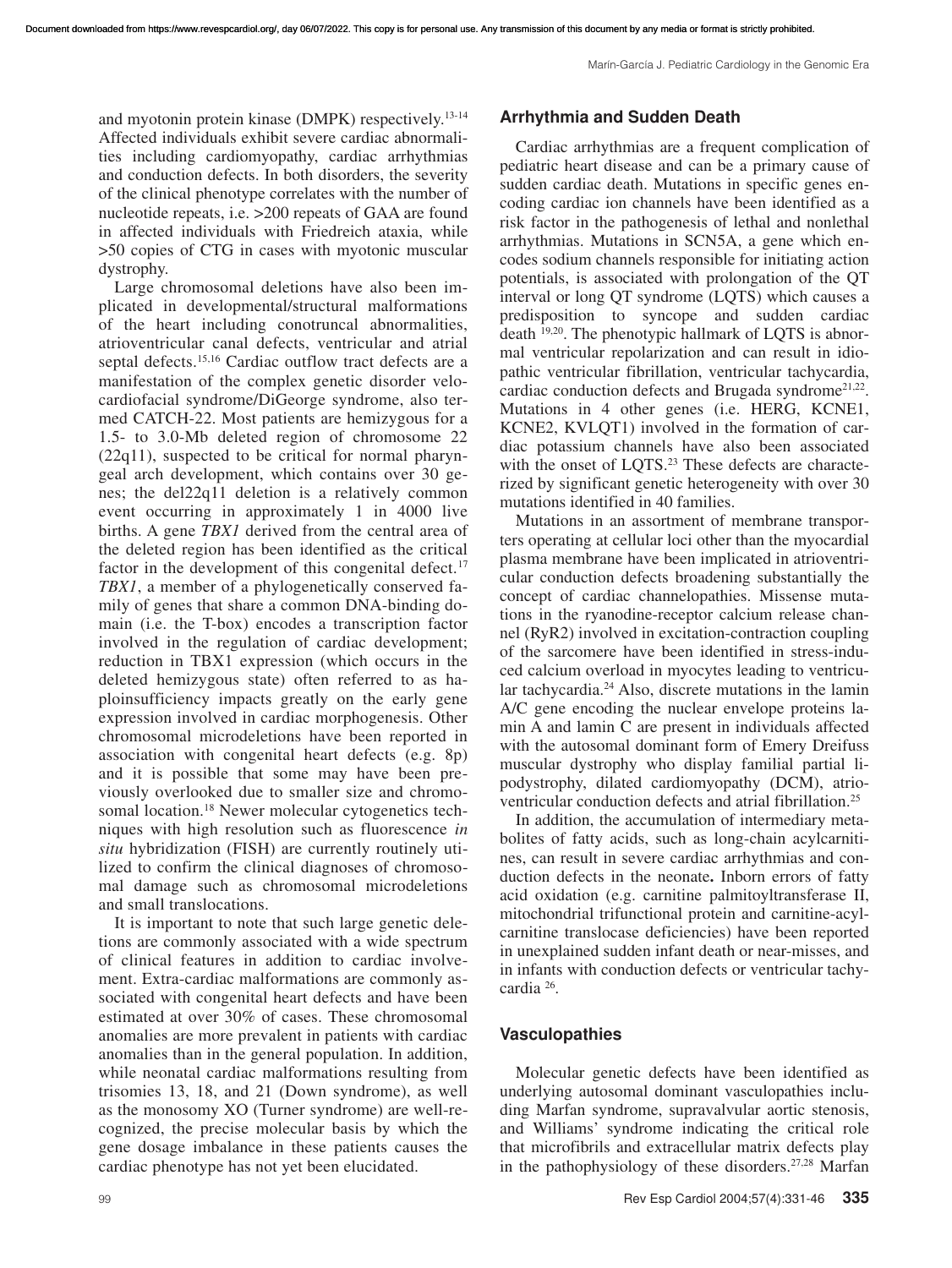#### TABLE 2. **Genetic Defects in Pediatric Cardiomyopathy\***

| <b>Gene Product Affected (Gene Locus)</b>                       | <b>Cardiac Phenotype</b>                        | Reference |
|-----------------------------------------------------------------|-------------------------------------------------|-----------|
| Structural/contractile proteins                                 |                                                 |           |
| $\beta$ -myosin heavy chain ( $\beta$ -MHC)                     | <b>HCM</b>                                      | 33        |
| $\alpha$ -myosin heavy chain ( $\alpha$ -MHC)                   | <b>HCM</b>                                      | 32        |
| Essential myosin light chain (MYL3)                             | <b>HCM</b>                                      | 82        |
| Regulatory myosin light chain (MYL2)                            | <b>HCM</b>                                      | 82        |
| Actin                                                           | DCM, HCM                                        | 34, 41    |
| $\alpha$ -tropomyosin ( $\alpha$ -TM)                           | <b>HCM</b>                                      | 30        |
| Cardiac troponin T (TNNT2)                                      | <b>HCM</b>                                      | 30        |
| Cardiac troponin I (TNNI3)                                      | <b>HCM</b>                                      | 31        |
| Desmin                                                          | <b>DCM</b>                                      | 42        |
| $\delta$ -sarcoglycan ( $\delta$ -SGC)                          | <b>DCM</b>                                      | 43        |
| Myosin binding protein c (MYBPc)                                | <b>HCM</b>                                      | 29        |
| Titin (TTN)                                                     | <b>HCM</b>                                      | 35        |
| Dystrophin                                                      | DCM (Duchenne and Becker muscular dystrophy)    | 39, 44    |
| X-linked DCM                                                    |                                                 |           |
| <b>Metabolism and bioenergetics</b>                             |                                                 |           |
| Mitochondrial trifunctional protein (MTP)                       | Cardiac arrhythmias, SD, DCM                    | 83        |
| Carnitine palmitoyl transferase II (CPTII)                      | Cardiac arrhythmias, SD, CM                     | 84        |
| Carnitine-acylcarnitine translocase deficiency (CACT)           | Cardiac arrhythmias, SD, CM                     | 85        |
| Carnitine transport (OCTN2)                                     | HCM, DCM                                        | 86, 87    |
| Tafazzin (G4.5)                                                 | DCM (Barth)                                     | 41        |
| Mitochondrial Fe <sup>++</sup> metabolism (frataxin)            | HCM (Friedreich ataxia)                         | 13, 51    |
| Very-long-chain acyl-CoA dehydrogenase (VLCAD)                  | HCM, SD                                         | 88        |
| Lysosomal $\alpha$ -glucosidase (acid maltase/glycogen storage) | Ventricular pre-excitation HCM (Pompe's)        | 89        |
| Glycogen-debranching enzyme (AGL)                               | HCM (Cori's)                                    | 90        |
| $\alpha$ -galactosidase (GLA)                                   | HCM (Fabry's)                                   | 91        |
| Mitochondrial heme metabolism (COX15)                           | Early-onset fatal HCM                           | 36        |
| δ-2 subunit of AMP-activated protein kinase (AMPK)              | HCM, conduction defects (Wolff-Parkinson-White) | 38        |
| Mitochondrial DNA                                               |                                                 |           |
| tRNAleu, tRNAlys, tRNAile tRNAgly                               | HCM (MELAS, MERRF)                              | 37, 48    |
| ATPase6                                                         | HCM (Leigh)                                     | 92        |
| Sporadic mtDNA deletions                                        | HCM, conduction defects (KSS)                   | 60        |

\*HCM indicates hypertrophy cardiomyopathy; DCM, dilated cardiomyopathy; SD, sudden death.

syndrome is characterized by abnormalities in skeletal, ocular and cardiovascular systems which can lead to premature death primarily due to progressive dilation of the aortic root with fatal aortic dissection or aortic insufficiency, and is associated with high neonatal mortality due to polyvalvular involvement with subsequent severe congestive heart failure. Most cases of Marfan syndrome with cardiovascular disease have mutations in the fibrillin gene, with most families having a distinct mutation. Fibrillin is a constituent of a multiprotein complex (including elastin) present in the microfibril component of the large-vessel vascular wall. Mutations in the gene encoding a component of the extracellular matrix (i.e. elastin) are responsible for supravalvular aortic stenosis that features obstruction resulting from discrete narrowing of the ascending aorta and Williams syndrome presenting with stenoses of systemic and/or pulmonary arteries.

### **Cardiomyopathy**

Mutations causing human cardiomyopathies have also been identified in a broad spectrum of nuclear genes encoding myocardial contractile proteins and structural proteins, enzymes involved in glycogen storage (Pompe's and Cori's diseases) and mucopolysaccharide degradation (Fabry disease), lipid metabolism (fatty acid β oxidation and carnitine deficiency) and in both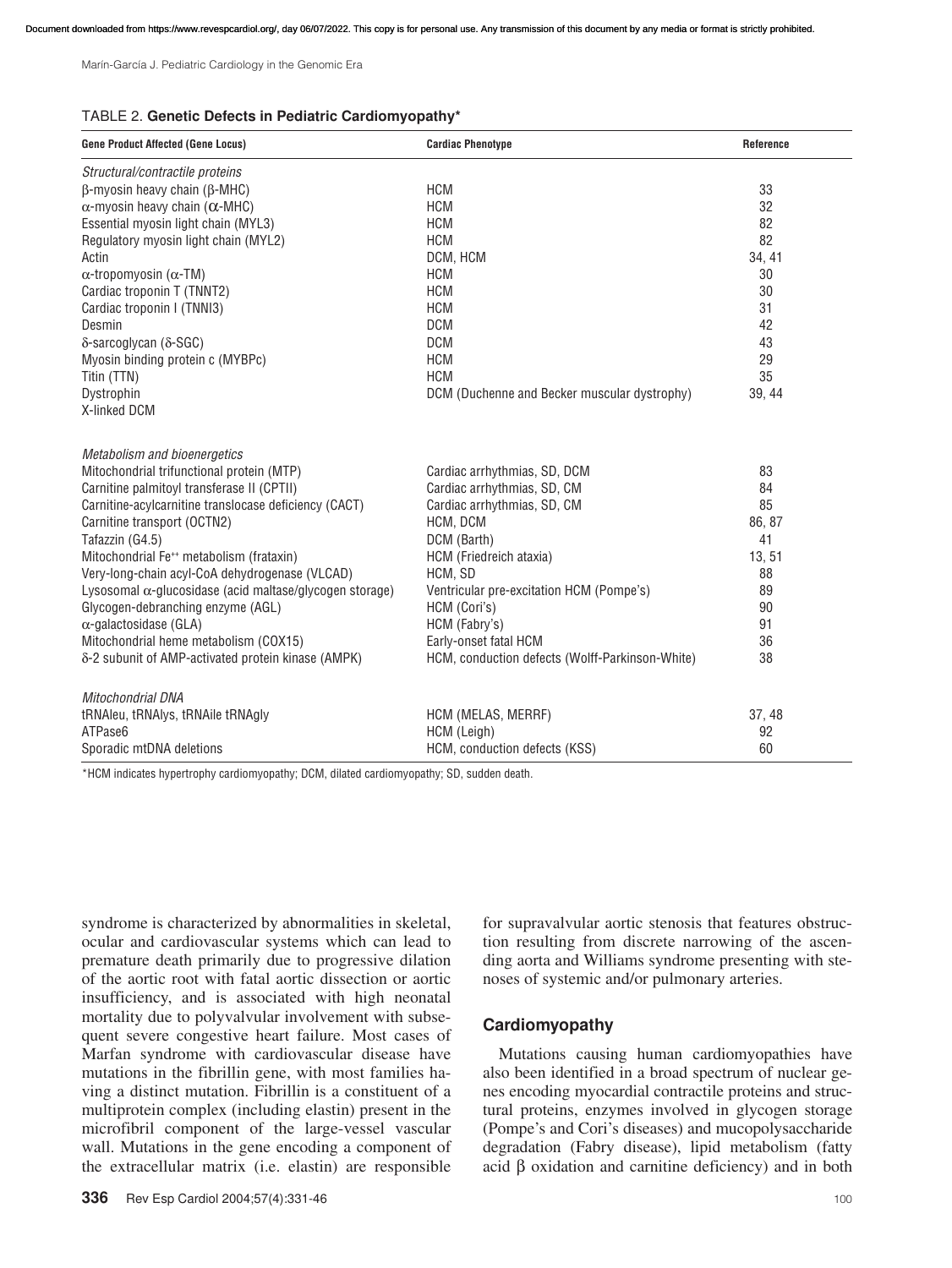**Fig. 2.** Pathogenic mitochondrial DNA mutations associated with pediatric cardiac disease. A linear representation of the circular 16 569 basepair human mtDNA molecule showing the relative location of all 13 protein-encoding genes (ND1-ND6, COI-COIII, cytb, and ATP6 and ATP8), 22 tRNAs identified by their cognate amino acid using single letter code (F, V, L, Y, Q, M, W, A, N, C, Y, S, D, K, G, R, H, S, L, E, T, P), the 2 rRNA genes (12s and 16s) and the non-coding D-loop region (D-L). The nucleotide location and genes containing pathogenic mtDNA mutations associated with pediatric cardiac disease are indicated as shown.



nuclear and mitochondrial DNA (mtDNA) encoded genes essential for cardiac energy production (as shown in Table 2). While both DCM and hypertrophic cardiomyopathy (HCM) have been shown to occur in the young and can have genetic/familial components, HCM has been more fully characterized since it represents the most frequent cause of sudden cardiac death in children and adolescents<sup>1</sup>. Most cases of familial HCM exhibit a pattern of autosomal dominant transmission (the exception being those cases of pathogenic mtDNA mutations which are maternally inherited). Mutations causing HCM have been found in over 10 genes encoding different sarcomeric proteins including β-myosin heavy chain (β-MHC), α-myosin heavy chain (α-MHC), myosin-binding protein C, cardiac troponin T and troponin I, α-tropomyosin, essential and regulatory myosin light chains, titin and cardiac α-actin.29-40 In addition, specific defects in genes involved in mitochondrial heme and Fe<sup>++</sup> metabolism (e.g. nuclear encoded frataxin and  $COX15$ ),<sup>13,36</sup> and in mitochondrial bioenergetics (e.g. mtDNA encoded tRNAs and ATPase $6$ )<sup>37</sup> have been detected in patients with HCM (albeit more rarely than the sarcomeric mutations). In addition, mutations in the regulatory subunit of AMP-activated protein kinase (AMPK), a key sensor and mediator in cellular energy metabolism, have been reported in a subset of cases of HCM.<sup>38</sup> Taken together, these findings suggest that cardiac mitochondrial energy depletion can be an underlying cause of HCM in some patients rather than depressed sarcomeric contraction and could be helpful in understanding a number of clinical observations in HCM such as its heterogeneity, variable onset and severity and hypertrophic asymmetry.

Currently, approximately 30% of all cases of DCM are estimated to be inherited, while 70% appear to be sporadic. Genes for X-linked familial DCM (dystrophin,  $G4.5$ ) have been identified<sup>39,40</sup> and several genes for the autosomal dominant form of DCM (actin, desmin, lamin A/C, δ-sarcoglycan) have been reported.<sup>41-43</sup>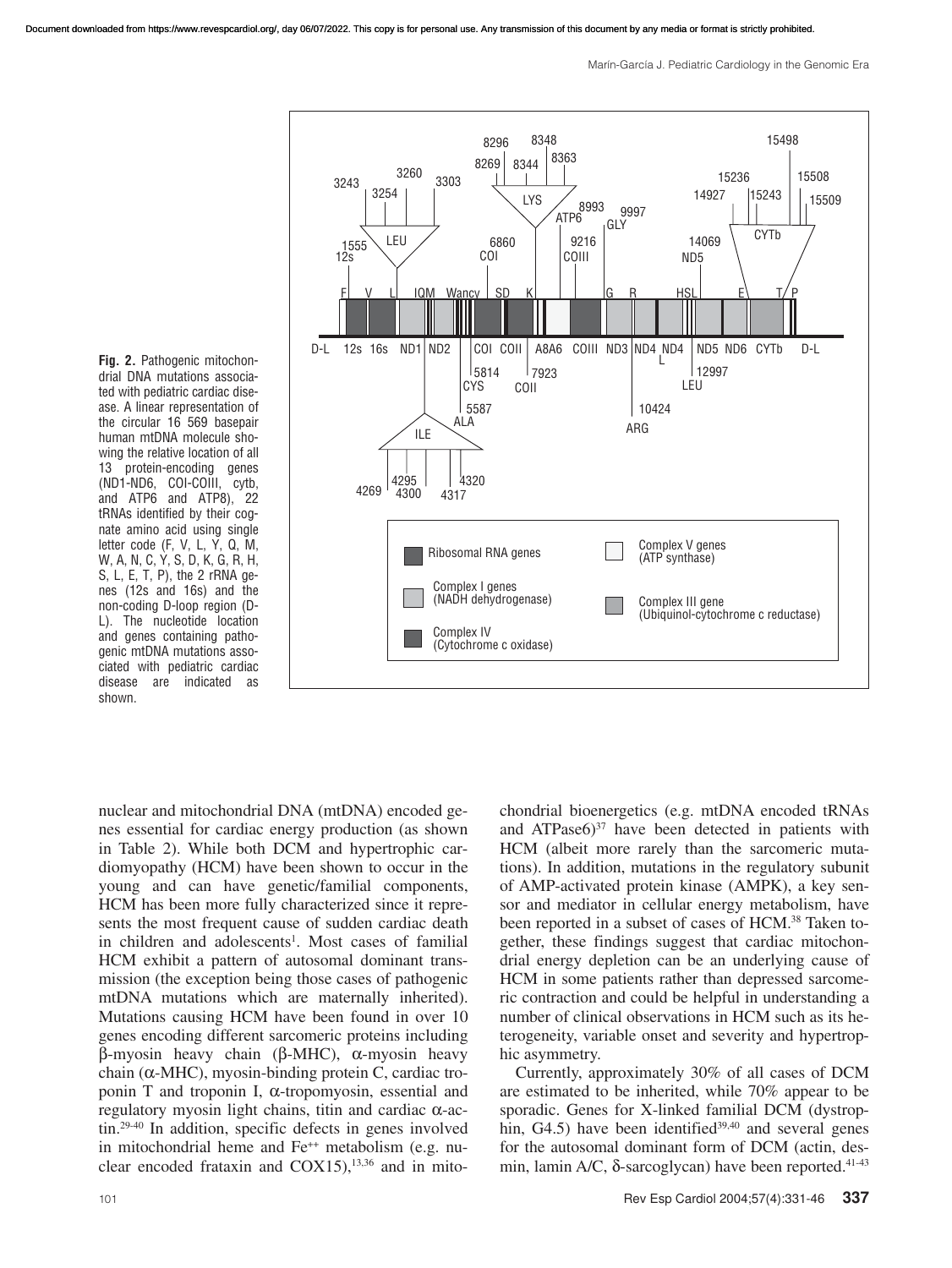In cases of X-linked DCM attributed to a gene defect in dystrophin (a large cytoskeletal protein associated with the sarcolemma) the defect in dystrophin is manifested only in cardiac myocytes; the site of the mutation is primarily located in the promoter regulatory region of the dystrophin gene which is consistent with its tissuespecific expression.<sup>44</sup> Mutations in the dystrophin gene can also lead to both Duchenne (DMD) and Becker (BMD) muscular dystrophies affecting both skeletal and cardiac function.<sup>39</sup> Typically, patients with the more severe DMD lack detectable dystrophin protein in skeletal muscles, caused by the presence of either deletion mutations in dystrophin alleles that disrupt the translational reading frame or specific point mutations that create stop codons. Male patients with X-linked DCM (due to dystrophin defect) tend to be asymptomatic in early childhood and develop syncope and rapidly progressive congestive heart failure in late adolescence; affected females generally display a later onset. In DMD, skeletal muscle weakness is present at an early age (3-6 years). Subsequently, more than 30% of the patients develop signs of cardiac dysfunction by age 14 and virtually all DMD patients develop DCM by age 18.

Barth syndrome, an X-linked cardioskeletal myopathy with neutropenia and dilated cardiomyopathy often presents in infancy. The protein tafazzin responsible for Barth syndrome is encoded by the G4.5 gene and belongs to a family of acyltransferases involved in phospholipid synthesis.40,45 In patients harboring the G4.5 mutation, saturated fatty acid levels increase while unsaturated fatty acid and cardiolipin levels are markedly reduced effecting cardiac membrane fluidity and function. Arrhythmogenic right ventricular dysplasia (ARVD) is an autosomal dominant form of cardiomyopathy characterized by progressive degeneration of the right ventricular myocardium, arrhythmias and increased risk of sudden death which has been recently mapped by linkage analysis to loci on several chromosomes including  $2$ , 10, 14 and 17<sup>46</sup> although the precise genetic defect has not yet been determined.

Cardiomyopathy in neonates and children can also be due to underlying deficiencies of energy production due to both genetic and sporadic defects at a wide spectrum of loci.37,47 Genetic disorders in energy metabolism leading to either specific fatty acid oxidation/carnitine deficiencies or OXPHOS abnormalities can also result in either a DCM or HCM phenotype and their increased recognition has led to the suggestion of an entity termed mitochondrial cardiomyopathy characterized by abnormal cardiac mitochondria either in number, structure or function. A number of mitochondrial cardiomyopathies have been described in association with neurological disorders such as MELAS (mitochondrial myopathy, encephalopathy, lactic acidosis and strokelike episodes), MERRF (myoclonic epilepsy and ragged red fibers) and Leigh syndromes $37,48$  with

**338** Rev Esp Cardiol 2004;57(4):331-46 102

specific pathogenic mutations identified in several mtDNA genes needed for mitochondrial function (listed in Figure 2) and more recently in nuclear genes involved in the assembly of mitochondrial respiratory complexes.36,49 These disorders may present early in childhood, while others manifest themselves later. Mitochondrial enzyme and DNA defects have also been noted in cases of fatal infantile cardiomyopathy.<sup>50-</sup> <sup>52</sup> Molecular studies of patients with either HCM or DCM have resulted in the further identification of novel pathogenic mtDNA mutations prevalent in cardiac tissues.<sup>53,54</sup>

Mitochondrial cardiomyopathy can also occur in a sporadic fashion. Agents that cause damage to cardiac mitochondria and mtDNA such as adriamycin and alcohol can result in cardiomyopathy.55,56 Somatically generated (sporadic) deletion mutations in cardiac mtDNA have been shown to increase during myocardial ischemia<sup>57</sup> and their increased presence (although in low overall abundance) has been reported in the cardiomyopathic heart which may arise from increased oxidative stress.58,59 In addition, Kearns-Sayre syndrome, a neuromuscular disorder with atrio-ventricular conduction defects and cardiomyopathy is commonly associated with abundant large-scale mtDNA deletions whose generation is thought to arise spontaneously since they are rarely detected in mothers or siblings.<sup>60</sup>

In contrast, DCM associated with multiple, abundant mtDNA deletions have been reported as a distinct phenotype due to genetic defects either dominantly or recessively inherited.<sup>61</sup> Linkage analysis in families with dominantly-inherited mtDNA deletions have identified in affected individuals any of several specific mutations in proteins that participate in mtDNA replication (e.g. mtDNA polymerase γ gene and the Twinkle gene, a putative mitochondrial helicase) and in mitochondrial nucleotide metabolism (e.g. adenine nucleotide translocator).<sup>62</sup>

Depletion in cardiac mtDNA levels has also been reported in young children with isolated cardiomyopathy, either DCM and HCM.<sup>54,63</sup> Recently several nuclear loci have been identified likely responsible for mtDNA depletion, a phenotype which is rarely assessed. Autosomal-recessive mutations in factors which play a role in mitochondrial nucleotide metabolism e.g. thymidine kinase 2, thymidine phosphorylase and deoxyguanosine kinase have been identified in a subset of patients (and their families) with mtDNA depletion.<sup>62</sup> In addition, depletion of cardiac mtDNA levels can be specifically induced by zidovudine (AZT), which inhibits both the viral DNA polymerase and mitochondrial<br>DNA polymerase thereby stopping mtDNA DNA polymerase thereby stopping mtDNA replication.<sup>64</sup> However, recent studies do not support a role of zidovudine in association with the development of cardiomyopathy in infants or children treated with  $AZT<sup>65</sup>$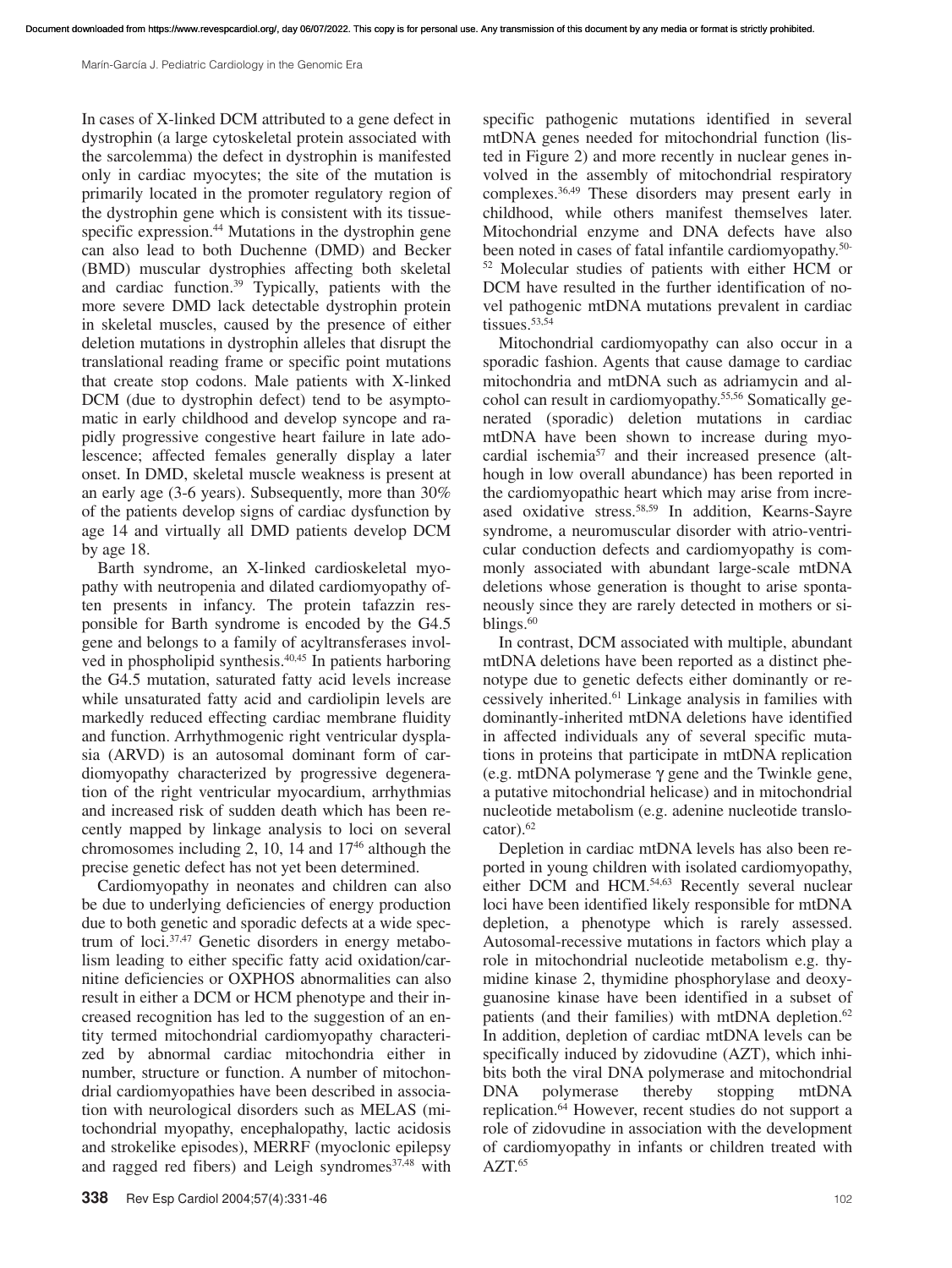

**Fig. 3.** Subcellular location within the cardiomyocyte of the defective gene-products found in pediatric cardiac disease. Organelles e.g. nucleus, lysosome, mitochondria, sarcomere/sarcomeric reticulum (SR) and plasma membrane sites are shown in larger bold, italic font. The compartments of the mitochondria are indicated including matrix, outer membrane (OM) and inner membrane (IM) Specific cardiac defects associated with specific cardiomyocyte-localized defects are indicated in bold, italic font including atrial and ventricular septal defect (ASD/VSD), DiGeorge syndrome (DG), Barth's syndrome, Pompe's disease, Emery-Dreifuss muscular dystrophy (EMD), Duchenne/Becker muscular dystrophy, Friedreich ataxia (FRDA), tachycardia, LQT syndrome, arrhythmias, HCM, DCM and MCM (hypertrophic, dilated and mitochondrial cardiomyopathy). Functional pathways are indicated in smaller plain font including transcription factors, membrane transporters, shuttles and channels, sarcomeric proteins, fatty acid oxidation (FAO), citric acid cycle (TCA), electron transport chain (ETC) with associated complex V (V) and adenine nucleotide translocator (ANT). Specific proteins/gene products involved are displayed in smallest plain italic font. Abbreviations used are described in Figure 1.

### **Cellular Targets in Cardiac Disease**

It should be clear from the foregoing discussion, that genetic defects resulting in cardiac structural and functional abnormalities target a diverse set of molecules within the cardiomyocyte as well as outside the cardiomyocyte (e.g. vasculopathies). Specific targets can be localized in a variety of subcellular compartments including the nucleus, mitochondria, lysosome, cytoplasm, endoplasmic reticulum and plasma membrane as depicted in Figure 3. In addition, these molecules (whether receptors, enzymes, channels or kinases) often play multiple roles in several interacting signaling pathways involved in the cell cycle, metabolic, developmental and physiological transi-

tions. The close intersection and communication signaling between these diverse pathways has made the unraveling of cardiac events highly informative although arguably more complex, and has important ramifications for therapeutic treatments focused on any specific target.

# **Molecular Diagnosis Techniques, Limitations, and Advances**

Many of the nuclear gene defects implicated in cardiomyopathies were originally mapped by linkage analyses in affected families, allowing the subsequent identification of candidate genes (and mutant alleles)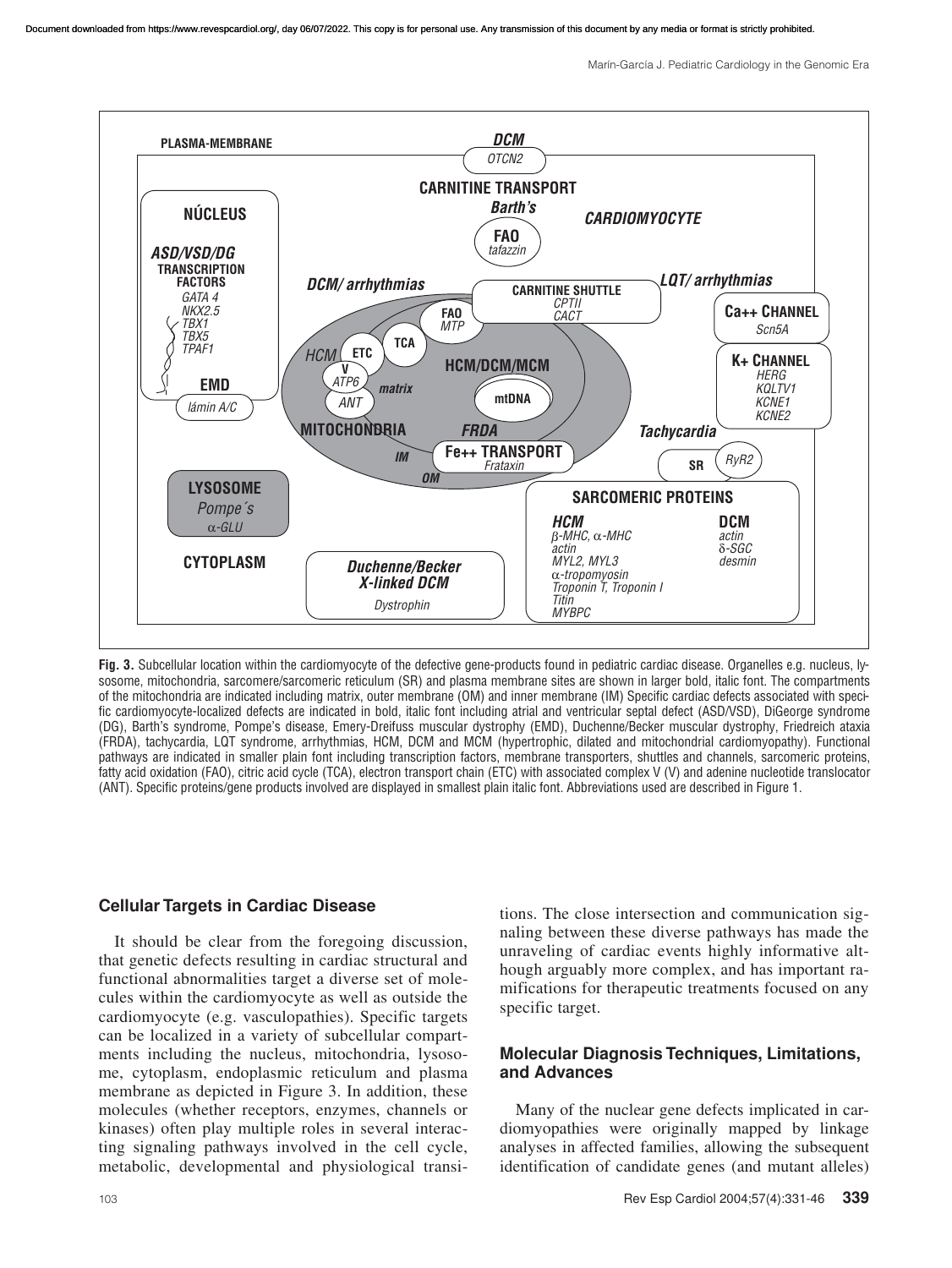| Lipid transport             | Coronary artery disease                  | Digoxin                                     |
|-----------------------------|------------------------------------------|---------------------------------------------|
|                             |                                          |                                             |
| Renin-angiotensin regulator | Coronary artery disease                  | Angiotensin converting<br>enzyme inhibitors |
| Neurohormone Receptor       | Congestive heart failure                 | B-2 adrenergic agonists                     |
| Lipid transport             | Coronary artery disease                  | <b>Statin</b>                               |
| Lipid transport             | coronary artery disease                  | <b>Statin</b>                               |
| Potassium channel           | Antibiotic-induced cardiac<br>arrhythmia | Clarithromycin                              |
|                             |                                          |                                             |
| Intravascular fibrinolysis  | Myocardial infarction                    | ND.                                         |
| Matrix metallo-proteinase   | Myocardial infarction angina             | ND.                                         |
| Angiogenesis inhibitor      | Premature coronary<br>artery disease     | <b>NS</b>                                   |
| <b>Transcription factor</b> | Cardiac hypertrophy                      | ND.                                         |
| Inflammatory mediator       | Myocardial infarction                    | ND.                                         |
| Vaso-regulator              | <b>Idiopathic DCM</b>                    | ND                                          |
|                             |                                          |                                             |

| TABLE 3. Genes With Polymorphic Variants Contributing to Cardiovascular Disease* |  |  |  |
|----------------------------------------------------------------------------------|--|--|--|
|                                                                                  |  |  |  |

\*ND indicates not determined.

by positional cloning and subsequent nucleotide sequence analysis. A variety of molecular techniques including polymerase chain reaction (PCR), restriction fragment length polymorphism (RFLP) and single strand conformation polymorphism (SSCP) have been used in screening defective alleles from the proband and family members to establish inheritance patterns. In most cases, detection of novel mutation by itself is an immense undertaking involving the comprehensive analysis of large and multiple coding regions (exons) of one if not more candidate genes. Moreover, in the relatively well-characterized cases of familial HCM gene screening, the consensus experience has been that each specific HCM-causing mutation is rare challenging the view of common mutations since most fa-<br>milies have "private" or novel mutations. milies have "private" or novel mutations. Nevertheless, correlation of the clinical course and prognosis with specific mutations has proved informative; for instance, specific β-MHC mutations in HCM are associated with a high incidence of sudden death whereas other mutations are associated with a better prognosis. Recent advances in the speed and sensitivity of mutation detection by applying high throughput analytical techniques such as denaturing high performance liquid chromatography (DHPLC) or high-throughput capillary array electrophoresis should improve further the use of molecular genetic analysis in clinical and preclinical diagnosis and to provide specific targeted treatments in pediatric cardiac disorders. Moreover, in the near future, the availability of gene chip technology will allow automated and rapid

screening of mtDNA and nuclear gene mutations.

While modern imaging techniques are helpful in defining cardiac phenotypes in affected children, both genetic heterogeneity and intrafamilial variability have made the precise molecular elucidation of many cardiac defects, as well as the correlation of genotype with cardiac phenotype particularly difficult. These difficulties may arise from the involvement of undefined multifactorial or polygenic factors which can contribute to the expression of specific cardiac gene defect(s), as well as to a variety of epigenetic or acquired influences. Progress is gradually being made in defining these polygenic and epigenetic factors, some of which are also amenable to molecular analysis.

Increasing evidence supports the thesis that the genetic background in which deleterious mutations occur can significantly modulate their phenotypic expression. The presence of modifier genes in the genetic background which influence the phenotypic expression and severity of pathogenic HCM genes has been well established.<sup>66</sup> The identification of modifier genes which will markedly improve the elucidation of genetic risk factors has been assisted by large-scale genome-wide approaches to identify polymorphic variants correlated with disease severity. Single nucleotide polymorphism association studies have identified several candidate modifier genes for various cardiac disorders. A number of specific genetic polymorphisms have been found in association with myocardial infarction, coronary artery disease and hypertrophic cardiomyopathy as shown in Table 3. With the increased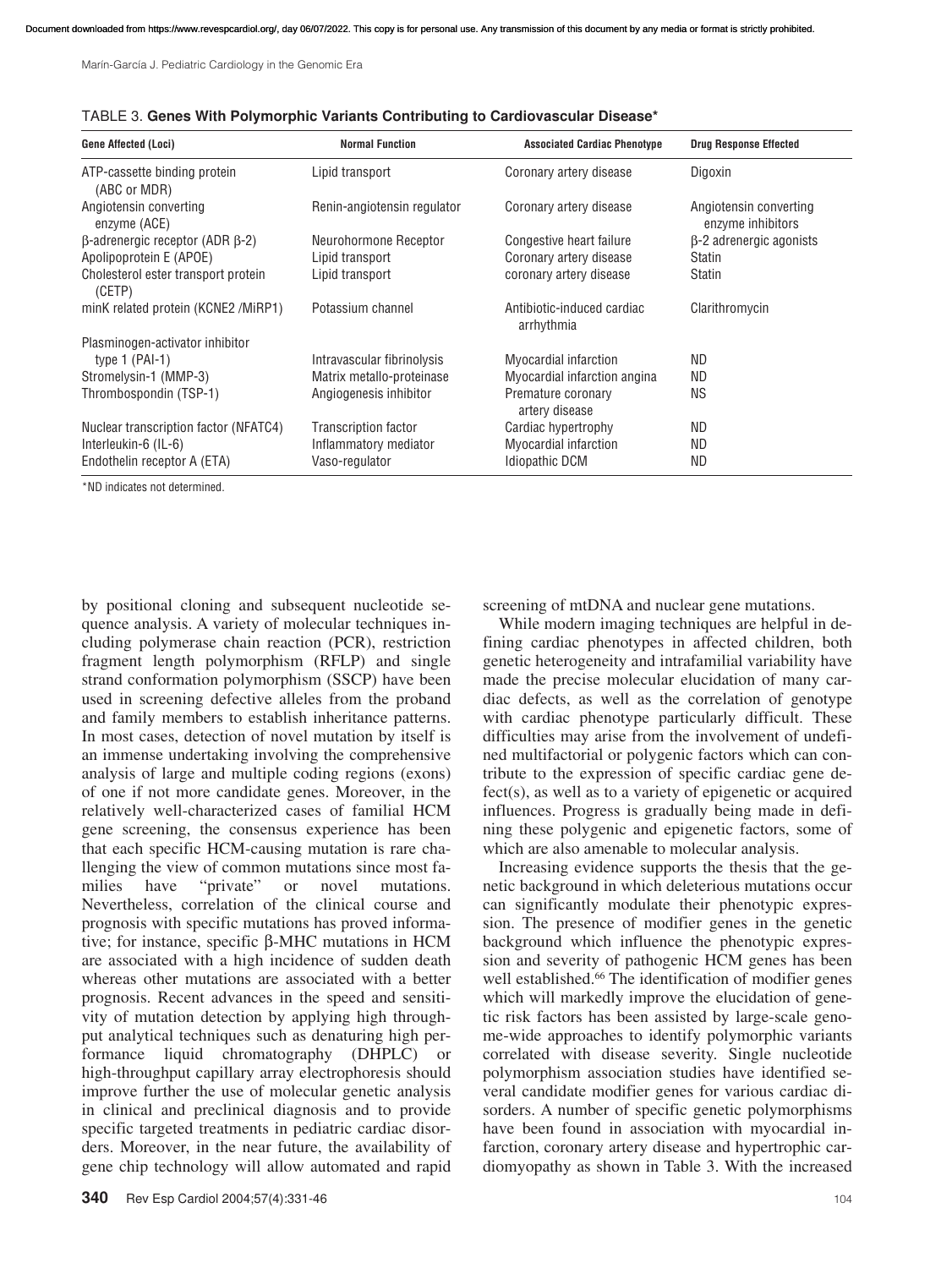cataloging of single nucleotide polymorphisms either alone or within a larger chromosomal region (haplotypes) in available shared databases, these modifier loci can be evaluated for their effects in predisposing to specific cardiac defects and may impact on the choice of diagnostic and treatment options.

By utilizing a genome-wide analysis of cardiovascular disorders, a larger net can be cast for detecting associated disease-related mutations. Recent methodological advances have made it possible to simultaneously assess the entire profile of expressed genes in affected myocardium requiring only very limited amount tissue, a significant fact in neonates and children. Foremost among these methods is gene expression profiling using DNA microarrays. Microarrays are artificially-constructed DNA grids in which each element of the grid acts as a probe for a specific RNA. Gene expression by microarray analysis has proved to be a useful tool in establishing pathophysiological features of a disease by comprehensive evaluation of which genes are increased and which are decreased in expression, and can be applied in both clinical diagnosis and in evaluating patients' response to therapy.

The association of defective genes with cardiac disorder uncovered by genomic analysis needs to be followed by proteomic analysis to establish the function and pathophysiological role played by the mutant protein and to reveal interacting modulators. Once the implicated genes and their gene-products have been fully identified, sequence and subsequent bioinformatic analysis can be employed to identify common structural and functional motifs and homologies with known proteins**.** The potentially significant functional interaction of proteins (which can be an important determinant of the cardiac phenotype) can be further determined by yeast two-hybrid analysis. This approach has been productive in establishing that mutant titin proteins (derived from patients with HCM) had reduced binding affinities for other specific sarcomeric proteins (e.g. a-actinin), as well as in characterizing the synergistic interactions of transcription factors NKX2.5 and TBX5 in early cardiac development.<sup>67</sup>

# **Transgenic Analysis**

The role of a particular gene and its product in determining specific cardiac phenotypes can be further confirmed *in vivo* by using targeted gene ablation or gene "knock-outs," most commonly introduced in transgenic mice. For instance, mice containing null alleles for genes involved in mitochondrial fatty acid oxidation (e.g. mitochondrial trifunctional protein), mitochondrial DNA transcription and bioenergetics (e.g. mitochondrial transcription factor A) and in the gene encoding mitochondrial frataxin rapidly develop severe cardiac dysfunction and DCM consistent with

the clinical findings of cardiomyopathy associated with specific mutations in a variety of loci involved in mitochondrial bioenergetic function.68-70 This technique has also proved highly informative in establishing the critical role of TBX1 in the etiology of DiGeorge/velocardiofacial syndrome. Mice heterozygous for a single null allele of TBX1 exhibit a high incidence of cardiac outflow tract anomalies as well as other developmental abnormalities common to DiGeorge syndrome.<sup>71</sup>

# **Fetal Abnormalities: Molecular Analysis**

Three-dimensional reconstruction of heart defects by using ultrasound, x-ray or MRI has dramatically improved the diagnosis and the therapeutic strategies of cardiac diseases. Most forms of congenital heart disease can be detected *in utero.* Following the diagnosis of congenital heart disease, further evaluation for extracardiac anomalies and chromosomal abnormalities is recommended since these are found in up to 62% and 38% respectively of cases. Counseling based on the prenatal evaluation can provide realistic information about the incidence, diagnosis, and prognosis of the fetal heart defects. Prenatal diagnosis of congenital heart malformations and their molecular correlates (e.g. microdeletions of 22q11 in DiGeorge syndrome and 7q in Williams syndrome), detectable by cytogenetic and molecular techniques subsequent to amniocentesis, has proved to be a critical adjunct in the management of life-threatening malformations of the neonate such as transposition of the great arteries and hypoplastic left heart syndrome

# **Acquired Cardiac Diseases in Children**

Acquired cardiac diseases in neonates and children include Kawasaki disease, acute and chronic rheumatic heart disease, infective endocarditis and myocarditis. The use of molecular genetic technology has been applied in a limited fashion in their analysis and could provide improved clinical diagnosis. Kawasaki disease, an acute self-limited vasculitis of infancy and early childhood, is the leading cause of acquired heart disease in children in the United States and Japan.<sup>72</sup> Its etiology remains unknown, and extensive molecular analysis has thus far been unable to detect viral or bacterial involvement. If untreated, 25% of children develop aneurysms of the main coronary arteries. Since treatment is generally effective only if administered within the first 10 days of illness (to prevent coronary artery involvement) it poses a diagnostic challenge for the pediatric cardiologist who must distinguish Kawasaki disease from other diseases within a relatively limited timeframe. While intravascular ultrasound has the promise of improving assessment of coronary arteries, molecular markers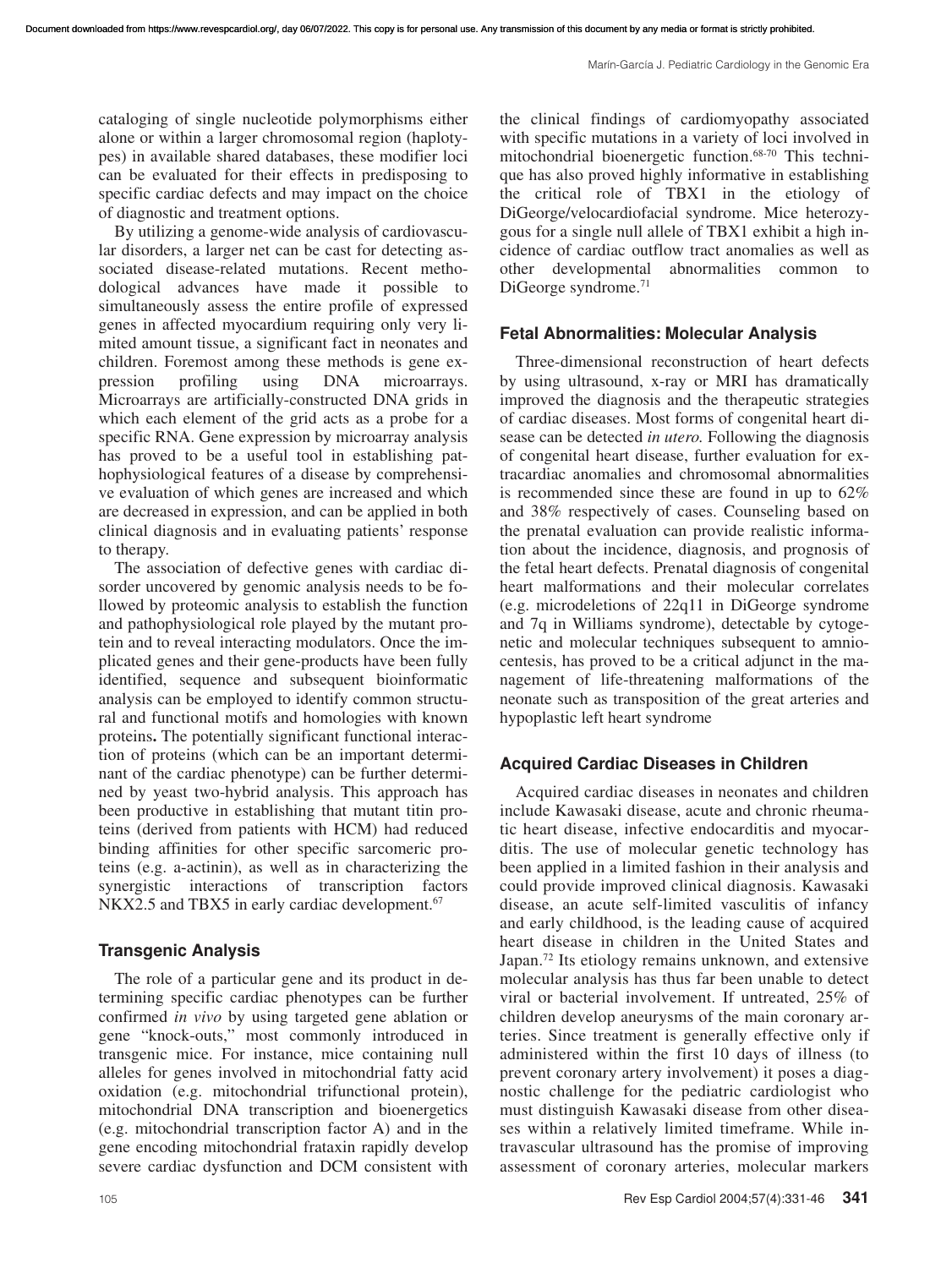of the disease potentially identifiable by microarray analysis could prove a valuable asset in confirming the diagnosis.

Immunological and molecular analysis have implicated the presence of viral induction (most frequently involving coxsackieviruses group B (CVB) and aberrant autoimmune responses in the pathogenesis of pediatric myocarditis which in some cases may evolve into DCM. Recent molecular studies using the polymerase chain reaction have also identified adenovirus in addition to enterovirus in the myocardium of children with myocarditis and DCM.<sup>73</sup> In addition, although the precise pathogenic mechanism of streptococcal-induced rheumatic fever and rheumatic heart disease has not yet been fully elucidated, molecular analysis has provided significant insight into critical auto-immune aspects of the disease, and further gene linkage/association analysis may provide key information about genetic factors involved in host susceptibility. Molecular data may also prove useful in devising strategies for the management of cardiovascular abnormalities associated with acquired infections such as the pulmonary hypertension that can present with HIV infection.<sup>74</sup>

### **Pharmacogenomics and Cardioprotection**

Understanding pediatric cardiovascular disease at the genomic level may allow for more effective stratification of patient subclasses and targeted and optimized patient-specific therapy.

The related fields of pharmacogenomics and pharmacogenetics hold the promise of improved drug development and the tailoring of drug therapy based on the individual's ability to metabolize drugs which are determined only in part by age, and influenced by disease, environmental factors (e.g. diet), concurrent medications and variant genetic factors specifying the transport, metabolism and targets of the drug. For example, a subset of the single-nucleotide polymorphisms identified in human genes e.g. beta adrenergic receptor, and angiotensin-converting enzyme (ACE) have been associated with substantial changes in the metabolism or effects of medications used in the treatment of cardiovascular disease, and may be informative in predicting the clinical response (Table 3).<sup>75</sup> Individualizing therapy may be particularly critical in establishing drug dosages and efficacies in children with cardiovascular disease, a population for which pharmacokinetics has proven to be poorly defined and often unpredictable. Both immunological and genetic phenotyping of pediatric patients can provide a more effective therapeutic strategy, either by inhibiting or stimulating specific responses.

A growing body of evidence has established that cardioprotection can be elicited by either ischemic preconditioning or by pharmacological means (e.g. nicorandil and diaxoxide) and can potentially be harnessed as a strategy for organ and tissue protection in ischemic heart disease and hypoxic insult, albeit at this time there is limited data concerning the cardioprotection responses in infants and children. Extensive work in several animal models has established that the molecular basis of the cardioprotection mechanism(s) involves a network of signal transduction pathways mediated by cell-surface receptors, the activation and subcellular translocation of specific protein kinases (e.g. PKCepsilon, P38 MAP kinase, and JUN kinase) and the opening of both sarcolemmal and mitochondrial  $K_{ATP}$  channels.<sup>76</sup> Infants with cyanotic heart defects and hypoxia were found to have activated myocardial protein kinase levels of PKCepsilon, P38 MAP kinase, and JUN kinase not present in either infants with acyanotic defects or normal subjects indicating that the cardioprotective signal transduction pathway is at least partially operative in hypoxic infants.<sup>77</sup> Cardioprotection associated with stress-protein and mitochondrial signaling has also been demonstrated with brief periods of hypothermia prior to a prolonged ischemic insult<sup>78</sup> and may be involved in the effective clinical management of junctional ectopic tachycardia by hypothermia.<sup>79</sup> Further research in this area could reveal potential target molecules (e.g. receptor, signaling kinase or channel) for highly-specific pharmacological intervention. However, as a cautionary note, this may take time and an increased understanding of the network of interacting pathways, Despite the recent achievements in the identification of precise genetic and signaling defects causing cardiac arrhythmia, the development of effective drugs (e.g. specific ion channel blockers), that can substantially reduce the mortality associated with severe arrhythmic disorders, has shown strikingly little success thus far underscoring the complex cardiac circuitry, multiple causal, genotypic and risk factors involved in evolving disease phenotypes.<sup>80</sup>

#### **Future Frontiers**

Despite significant advances in the diagnosis and treatment of cardiac diseases in children, many fundamental questions remain unanswered regarding their basic underlying mechanisms and pathophysiology. Breakthroughs in molecular genetic technology have just begun to be applied in studies of cardiovascular disease allowing chromosomal mapping and the identification of many genes involved in both the primary etiology and also as significant risk factors in the development of these anomalies. The following areas of research appear quite promising:

*1.* Since our understanding of cardiac and vascular development is still in its infancy, the further identification of novel genes involved in cardiac organogene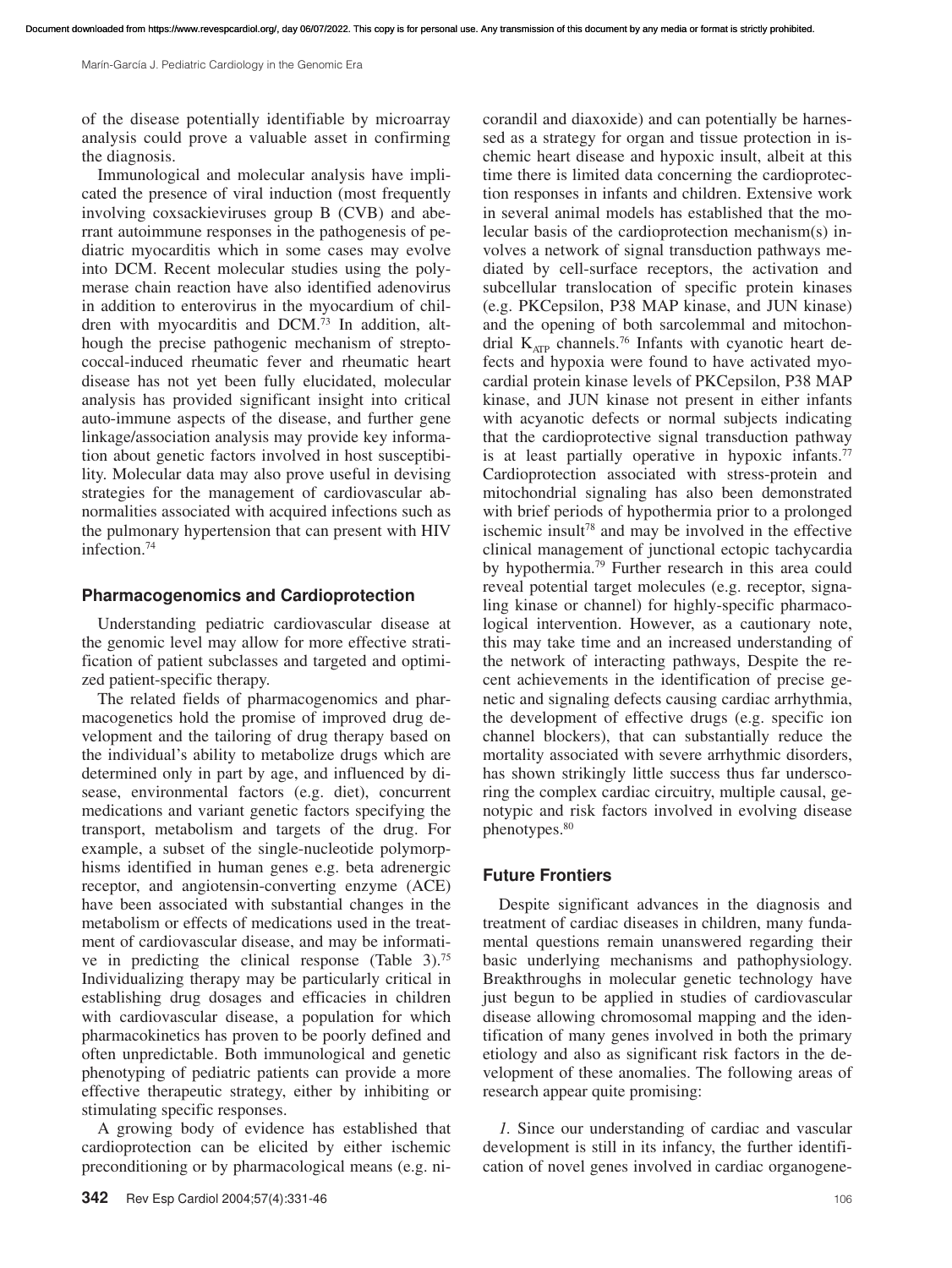sis and vascular development will serve as an important foundation for our understanding how specific congenital gene defects generate their cardiac phenotypes. Bioinformatic methods can be employed to search existing databases with the routinely used reverse genetics techniques, allowing subsequent cloning of novel genes/cDNAs of interest followed by the characterization of spatial-temporal patterns of specific gene expression in the developing embryo (using *in situ* hybridization).

*2.* The mechanisms governing the early specification of cardiac chambers in the developing heart tube have not yet been precisely delineated but are thought to involve novel cell-to-cell signaling, amongst migrating cells, as well as the triggering of chamber-specific gene expression programs, mediated by specific transcription factors and growth factors such as Bone morphogenetic protein (MBP). Future areas of study will focus on elucidating the role of signaling molecules (e.g. WNT) using conditional gene knock-outs (in a variety of genetic backgrounds) and accessing their interaction with critical transcription factors such as dHAND, NKX2.5, GATA4, and TBX. Similar approaches may also prove informative in probing the origins of the cardiac conduction system, and in deciphering the role of signaling systems as participants in vascular formation in endothelial cells, focusing on the interaction of VEGF, angiopoietin, TGF, and the Notch pathway.

*3.* Another critical area of research is the identification of molecular regulators that control cardiomyocyte proliferation. Cardiomyocytes are mitotically active during embryogenesis and generally cease proliferation shortly after birth. Understanding the molecular basis of cardiomyocyte proliferation could greatly impact on our clinical attempts to repair damaged heart tissue. Mechanism of cell growth regulation may be investigated by careful comparison of comprehensive gene expression profiles of embryonic and postnatal myocytes, as well as by the generation of myocyte cell culture lines with the capacity to respond to proliferative inducers. Alternatively, cellular transplantation is a mechanism with which to augment myocyte number in diseased or ischemia damaged hearts. Interestingly, a recent study demonstrated that a subpopulation of adult cardiac stem cells injected into an ischemic heart were able to fully reconstitute welldifferentiated myocardium, differentiating into both cardiomyocytes and new blood vessels.<sup>81</sup> Nevertheless, new research efforts will be necessary to further define the optimal conditions necessary for cardiomyocyte differentiation and proliferation and for the fully functional integration of stem cells in the myocardium, as well as to investigate the ability of transplanted stem cells to repair defects in children's hearts. It will be critical to learn whether severe cardiac abnormalities such as cardiomyopathies (e.g.

DCM), Kawasaki disease with myocardial damage and ARVD can be rectified by stem-cell transplantation.

Insight into the cardiovascular consequences of abnormal gene function and expression should ultimately impact on the development of targeted therapeutic strategies and disease management for children with congenital and acquired heart disorders and may replace less effective treatment modalities directed solely at rectifying structural cardiac defects and temporal improvement of function.

#### **REFERENCES**

- 1. Maron BJ, Moller JH, Seidman CE, Vincent GM, Dietz HC, Moss AJ, et al. Impact of laboratory molecular diagnosis on contemporary diagnostic criteria for genetically transmitted cardiovascular diseases: hypertrophic cardiomyopathy, long-QT syndrome, and Marfan syndrome. Circulation 1998;98: 1460-71.
- 2. Benson DW. Advances in cardiovascular genetics and embryology: role of transcription factors in congenital heart disease. Curr Opin Pediatr 2000;12:497-500.
- 3. Srivastava D. HAND proteins: molecular mediators of cardiac development and congenital heart disease. Trends Cardiovasc Med 1999;9:11-8.
- 4. Benson DW, Silberbach GM, Kavanaugh-McHugh A, Cottrill C, Zhang Y, Riggs S, et al. Mutations in the cardiac transcription factor NKX2.5 affect diverse cardiac developmental pathways. J Clin Invest 1999;104:1567-73.
- 5. Garg V, Kathiriya IS, Barnes R, Schluterman MK, King IN, Butler CA, et al. GATA4 mutations cause human congenital heart defects and reveal an interaction with TBX5. Nature 2003;424:443-7.
- 6. Schott JJ, Benson DW, Basson CT, Pease W, Silberbach GM, Moak JP, et al. Congenital heart disease caused by mutations in the transcription factor NKX2-5. Science 1998;281:108-11.
- 7. Jay PY, Berul CI, Tanaka M, Ishii M, Kurachi Y, Izumo S. Cardiac conduction and arrhythmia: insights from Nkx2.5 mutations in mouse and humans. Novartis Found Symp 2003;250:227-38.
- 8. Zhao F, Weismann CG, Satoda M, Pierpont ME, Sweeney E, Thompson EM, et al. Novel TFAP2B mutations that cause Char syndrome provide a genotype-phenotype correlation. Am J Hum Genet 2001;69:695-703.
- 9. Bruneau BG, Nemer G, Schmitt JP, Charron F, Robitaille L, Caron S, et al. A murine model of Holt-Oram syndrome defines roles of the T-box transcription factor Tbx5 in cardiogenesis and disease. Cell 2001;106:709-21.
- 10. Krantz ID, Piccoli DA, Spinner NB. Clinical and molecular genetics of Alagille syndrome. Curr Opin Pediatr 1999;11:558-64.
- 11. Tartaglia M, Mehler EL, Goldberg R, Zampino G, Brunner HG, Kremer H, et al. Mutations in PTPN11, encoding the protein tyrosine phosphatase SHP-2, cause Noonan syndrome. Nat Genet 2001;29:465-8.
- 12. Legius E, Schrander-Stumpel C, Schollen E, Pulles-Heintzberger C, Gewillig M, Fryns JP. PTPN11 mutations in LEOPARD syndrome. J Med Genet 2002;39:571-4.
- 13. Palau F. Friedreich's ataxia and frataxin: molecular genetics, evolution and pathogenesis. Int J Mol Med 2001;7:581-9.
- 14. Korade-Mirnics Z, Tarleton J, Servidei S, Casey RR,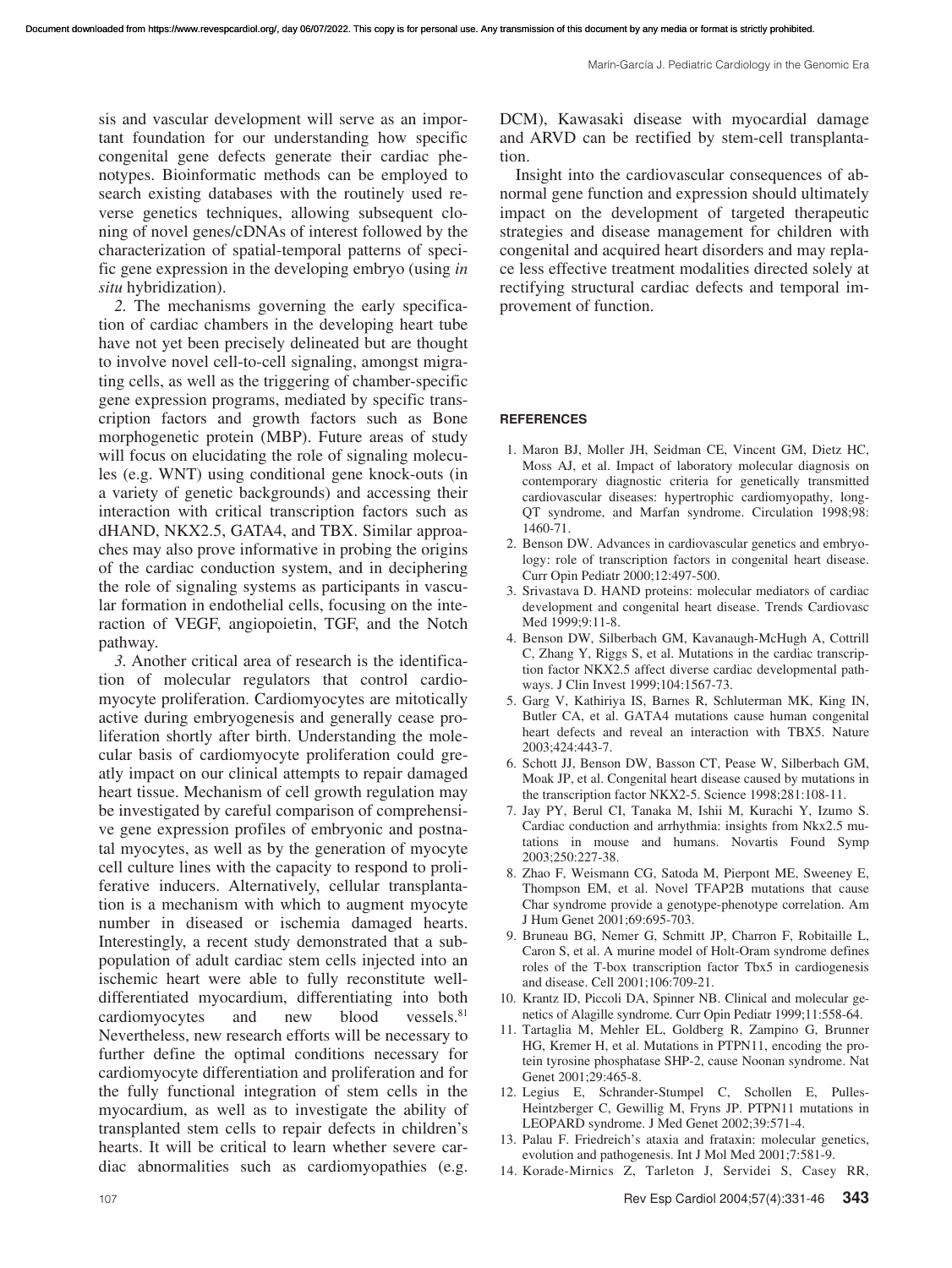Gennarelli M, Pegoraro E, et al. Myotonic dystrophy: tissue-specific effect of somatic CTG expansions on allelespecific DMAHP/SIX5 expression. Hum Mol Genet 1999;8: 1017-23.

- 15. Strauss AW. The molecular basis of congenital cardiac disease. Semin Thorac Cardiovasc Surg Pediatr Card Surg Annu 1998;1:179-88.
- 16. Marino B, Digilio MC. Congenital heart disease and genetic syndromes: specific correlation between cardiac phenotype and genotype. Cardiovasc Pathol 2000;9:303-15.
- 17. Chieffo C, Garvey N, Gong W, Roe B, Zhang G, Silver L, et al. Isolation and characterization of a gene from the DiGeorge chromosomal region homologous to the mouse Tbx1 gene. Genomics 1997;43:267-77.
- 18. Giglio S, Graw SL, Gimelli G, Pirola B, Varone P, Voullaire L, et al. Deletion of a 5-cM region at chromosome 8p23 is associated with a spectrum of congenital heart defects. Circulation 2000;102:432-7.
- 19. Wang DW, Yazawa K, George AL Jr, Bennett PB. Characterization of human cardiac Na+ channel mutations in the congenital long QT syndrome. Proc Natl Acad Sci USA 1996;93:13200-5.
- 20. Towbin JA, Wang Z, Li H. Genotype and severity of long QT syndrome. Drug Metab Dispos 2001;29:574-9.
- 21. Chen Q, Kirsch GE, Zhang D, Brugada R, Brugada J, Brugada P, et al. Genetic basis and molecular mechanism for idiopathic ventricular fibrillation. Nature 1998;392:293-6.
- 22. Bezzina C, Veldkamp MW, van Den Berg MP, Postma AV, Rook MB, Viersma JW, et al. A single Na(+) channel mutation causing both long-QT and Brugada syndromes. Circ Res 1999;85:1206-13.
- 23. Splawski I, Shen J, Timothy KW, Lehmann MH, Priori S, Robinson JL, et al. Spectrum of mutations in long-QT syndrome genes. KVLQT1, HERG, SCN5A, KCNE1, and KCNE2. Circulation 2000;102:1178-85.
- 24. Laitinen PJ, Brown KM, Piippo K, Swan H, Devaney JM, Brahmbhatt B, et al. Mutations of the cardiac ryanodine receptor (RyR2) gene in familial polymorphic ventricular tachycardia. Circulation 2001;103:485-90.
- 25. Bonne G, Di Barletta MR, Varnous S, Becane HM, Hammouda EH, Merlini L, et al. Mutations in the gene encoding lamin A/C cause autosomal dominant Emery-Dreifuss muscular dystrophy. Nat Genet 1999;21:285-8.
- 26. Bonnet D, Martin D, de Lonlay P, Villain E, Jouvet P, Rabier D, et al. Arrhythmias and conduction defects as presenting symptoms of fatty acid oxidation disorders in children. Circulation 1999;100:2248-53.
- 27. Dietz HC, Cutting GR, Pyeritz RE, Maslen CL, Sakai LY, Corson GM, et al. Marfan syndrome caused by a recurrent de novo missense mutation in the fibrillin gene. Nature 1991;352: 337-9.
- 28. Ewart AK, Morris CA, Atkinson D, Jin W, Sternes K, Spallone P, et al. Hemizygosity at the elastin locus in a developmental disorder, Williams syndrome. Nat Genet 1993;5:11-6.
- 29. Bonne G, Carrier L, Bercovici J, Cruaud C, Richard P, Hainque B, et al. Cardiac myosin binding protein-C gene splice acceptor site mutation is associated with familial hypertrophic cardiomyopathy. Nat Genet 1995;11:438-40.
- 30. Thierfelder L, Watkins H, MacRae C, Lamas R, McKenna W, Vosberg HP, et al. Alpha-tropomyosin and cardiac troponin T mutations cause familial hypertrophic cardiomyopathy: a disease of the sarcomere. Cell 1994;77:701-12.
- 31. Kimura A, Harada H, Park JE, Nishi H, Satoh M, Takahashi M, et al. Mutations in the cardiac troponin I gene associated with hypertrophic cardiomyopathy. Nat Genet 1997;16:379- 82.
- 32. Berul CI, Christe ME, Aronovitz MJ, Seidman CE, Seidman JG, Mendelsohn ME. Electrophysiological abnormalities and

arrhythmias in alpha MHC mutant familial hypertrophic cardiomyopathy mice. J Clin Invest 1997;99:570-6.

- 33. Anan R, Greve G, Thierfelder L, Watkins H, McKenna WJ, Solomon S, et al. Prognostic implications of novel beta cardiac myosin heavy chain gene mutations that cause familial hypertrophic cardiomyopathy. J Clin Invest 1994;93: 280-5.
- 34. Olson TM, Doan TP, Kishimoto NY, Whitby FG, Ackerman MJ, Fananapazir L. Inherited and de novo mutations in the cardiac actin gene cause hypertrophic cardiomyopathy. J Mol Cell Cardiol 2000;32:1687-94.
- 35. Satoh M, Takahashi M, Sakamoto T, Hiroe M, Marumo F, Kimura A. Structural analysis of the titin gene in hypertrophic cardiomyopathy: identification of a novel disease gene. Biochem Biophys Res Commun 1999;262:411-7.
- 36. Antonicka H, Mattman A, Carlson CG, Glerum DM, Hoffbuhr KC, Leary SC, et al. Mutations in COX15 produce a defect in the mitochondrial heme biosynthetic pathway, causing earlyonset fatal hypertrophic cardiomyopathy. Am J Hum Genet 2003;72:101-14.
- 37. Marin-García J, Goldenthal MJ. La mitocondria y el corazón. Rev Esp Cardiol 2002;55:1293-310.
- 38. Gollob MH, Green MS, Tang AS, Gollob T, Karibe A, Ali Hassan AS, et al. Identification of a gene responsible for familial Wolff-Parkinson-White syndrome. N Engl J Med 2001;344:1823-31.
- 39. Beggs AH. Dystrophinopathy, the expanding phenotype. Dystrophin abnormalities in X-linked dilated cardiomyopathy. Circulation 1997;95:2344-7.
- 40. D'Adamo P, Fassone L, Gedeon A, Janssen EA, Bione S, Bolhuis PA, et al. The X-linked gene G4.5 is responsible for different infantile dilated cardiomyopathies. Am J Hum Genet 1997;61:862-7.
- 41. Olson TM, Michels VV, Thibodeau SN, Tai YS, Keating MT. Actin mutations in dilated cardiomyopathy, a heritable form of heart failure. Science 1998;280:750-2.
- 42. Dalakas MC, Park KY, Semino-Mora C, Lee HS, Sivakumar K, Goldfarb LG. Desmin myopathy, a skeletal myopathy with cardiomyopathy caused by mutations in the desmin gene. N Engl J Med 2000;342:770-80.
- 43. Tsubata S, Bowles KR, Vatta M, Zintz C, Titus J, Muhonen L, et al. Mutations in the human delta-sarcoglycan gene in familial and sporadic dilated cardiomyopathy. J Clin Invest 2000;106: 655-62.
- 44. Towbin JA, Hejtmancik JF, Brink P, Gelb B, Zhu XM, Chamberlain JS, et al. X-linked dilated cardiomyopathy. Molecular genetic evidence of linkage to the Duchenne muscular dystrophy (dystrophin) gene at the Xp21 locus. Circulation 1993;87:1854-65.
- 45. Neuwald AF. Barth syndrome may be due to an acyltransferase deficiency. Curr Biol 1997;7:465-6.
- 46. Rampazzo A, Beffagna G, Nava A, Occhi G, Bauce B, Noiato M, et al. Arrhythmogenic right ventricular cardiomyopathy type 1 (ARVD1): confirmation of locus assignment and mutation screening of four candidate genes. Eur J Hum Genet 2003;11:69-76.
- 47. Kelly DP, Strauss AW. Inherited cardiomyopathies. N Engl J Med 1994;330:913-9.
- 48. Wallace DC. Diseases of mitochondrial DNA. Ann Rev Biochem 1992;61:1175-212.
- 49. Papadopoulou LC, Sue CM, Davidson MM, Tanji K, Nishino I, Sadlock JE, et al. Fatal infantile cardioencephalomyopathy with COX deficiency and mutations in SCO2, a COX assembly gene. Nat Genet 1999;23:333-7.
- 50. Tanaka M, Ino H, Ohno K. Mitochondrial mutation in fatal infantile cardiomyopathy. Lancet 1990;336:1452.
- 51. Taniike M, Fukushima H, Yanagihara I, Tsukamoto H, Tanaka J, Fujimura H, et al. Mitochondrial tRNAIle mutation in fatal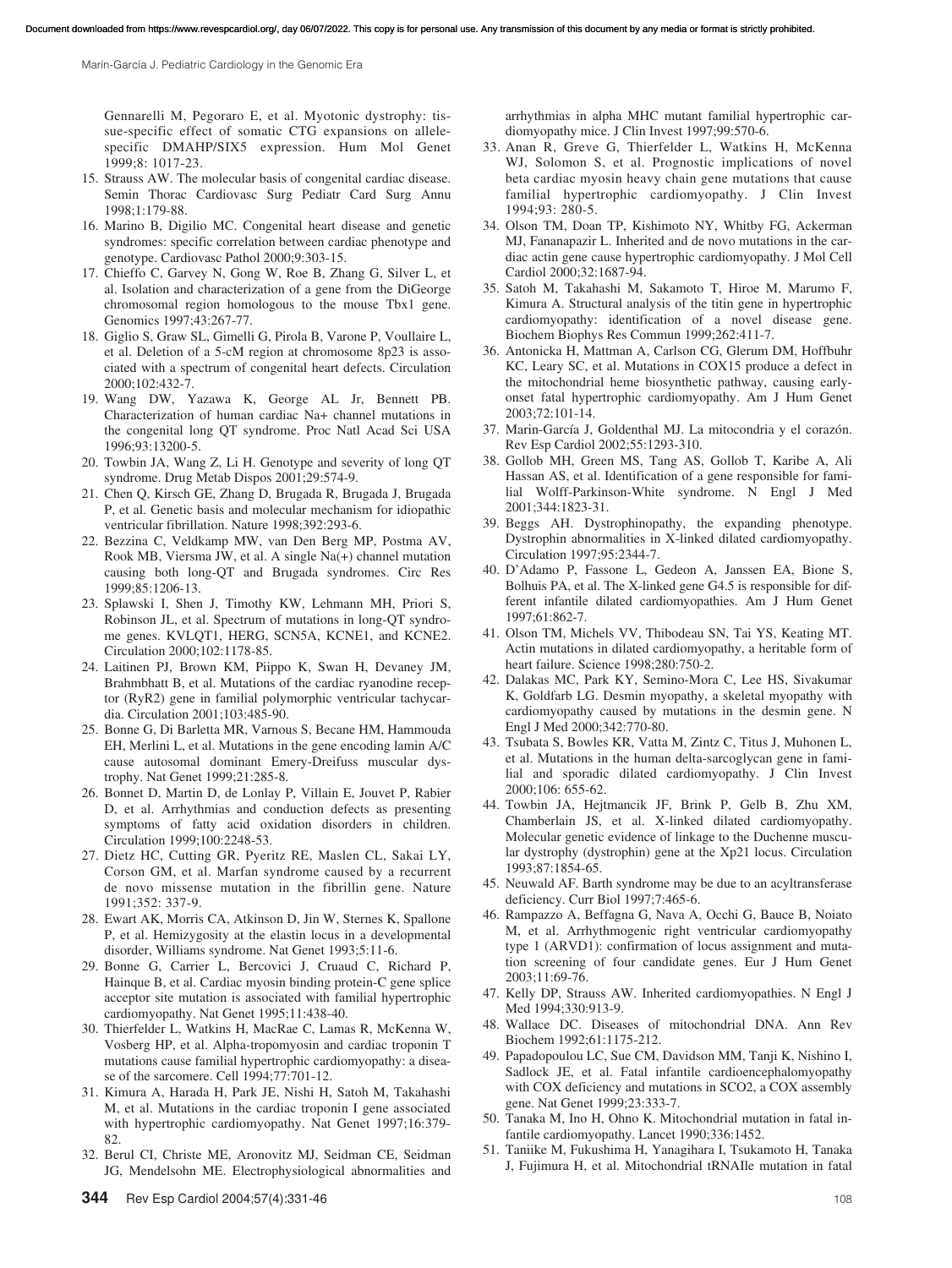cardiomyopathy. Biochem Biophys Res Commun 1992; 186:47-53.

- 52. Silvestri G, Santorelli FM, Shanske S, Whitley CB, Schimmenti LA, Smith SA, et al. A new mtDNA mutation in the tRNALEU(UUR) gene associated with maternally inherited cardiomyopathy. Hum Mutat 1994:3:37-43.
- 53. Marín-García J, Goldenthal MJ, Ananthakrishnan R, Pierpont ME. The complete sequence of mtDNA genes in idiopathic dilated cardiomyopathy shows novel missense and tRNA mutations. J Card Fail 2000;6:321-9.
- 54. Marín-García J, Ananthakrishnan R, Goldenthal MJ, Pierpont ME. Biochemical and molecular basis for mitochondrial cardiomyopathy in neonates and children. J Inherit Metab Dis. 2000; 23:625-33.
- 55. Serrano J, Palmeira CM, Kuehl DW, Wallace KB. Cardioselective and cumulative oxidation of mitochondrial DNA following subchronic doxorubicin administration. Biochim Biophys Acta 1999;1411:201-5.
- 56. Schoppet M, Maisch B. Alcohol and the heart. Herz 2001;26:345-52.
- 57. Corral-Debrinski M, Shoffner JM, Lott MT, Wallace DC. Association of mitochondrial DNA damage with aging and coronary atherosclerotic heart disease. Mutat Res 1992;275:169- 80.
- 58. Marín-García J, Goldenthal MJ, Ananthakrishnan R, Pierpont ME, Fricker FJ, Lipshultz SE, et al. Specific mitochondrial DNA deletions in idiopathic dilated cardiomyopathy. Cardiovasc Res 1996;31:306-13.
- 59. Li YY, Hengstenberg C, Maisch B. Whole mitochondrial genome amplification reveals basal level multiple deletions in mtDNA of patients with dilated cardiomyopathy. Biochem Biophys Res Commun 1995;210:211-8.
- 60. Holt IJ, Harding AE, Morgan-Hughes JA. Deletions of mtDNA in patients with mitochondrial myopathies. Nature 1988;331: 717-9.
- 61. Carrozzo R, Hirano M, Fromenty B, Casali C, Santorelli FM, Bonilla E, et al. Multiple mtDNA deletions features in autosomal dominant and recessive diseases suggest distinct pathogeneses. Neurology 1998;50:99-106.
- 62. Zeviani M, Spinazzola A, Carelli V. Nuclear genes in mitochondrial disorders. Curr Opin Genet Dev 2003;13:262-70.
- 63. Marín-García J, Ananthakrishnan R, Goldenthal MJ, Filiano JJ, Pérez-Atayde A. Cardiac mitochondrial dysfunction and DNA depletion in children with hypertrophic cardiomyopathy. J Inherit Metab Dis 1997;20:674-80.
- 64. Lewis W, Dalakas MC. Mitochondrial toxicity of antiviral drugs. Nature Med 1995;1:417-22.
- 65. Lipshultz SE, Easley KA, Orav EJ, Kaplan S, Starc TJ, Bricker JT, et al. Absence of cardiac toxicity of zidovudine in infants. Pediatric Pulmonary and Cardiac Complications of Vertically Transmitted HIV Infection Study Group. N Engl J Med 2000;343:759-66.
- 66. Marian AJ. Modifier genes for hypertrophic cardiomyopathy. Curr Opin Cardiol 2002;17:242-52.
- 67. Hiroi Y, Kudoh S, Monzen K, Ikeda Y, Yazaki Y, Nagai R, et al. Tbx5 associates with Nkx2-5 and synergistically promotes cardiomyocyte differentiation. Nat Genet 2001;28:276-80.
- 68. Wang J, Wilhelmsson H, Graff C, Li H, Oldfors A, Rustin P, et al. Dilated cardiomyopathy and atrioventricular conduction blocks induced by heart-specific inactivation of mitochondrial DNA gene expression. Nat Genet 1999;21:133-7.
- 69. Ibdah JA, Paul H, Zhao Y, Binford S, Salleng K, Cline M, et al. Lack of mitochondrial trifunctional protein in mice causes neonatal hypoglycemia and sudden death. J Clin Invest 2001;107:1403-9.
- 70. Puccio H, Simon D, Cossee M, Criqui-Filipe P, Tiziano F, Melki J, et al. Mouse models for Friedreich ataxia exhibit cardiomyopathy, sensory nerve defect and Fe-S enzyme defi-

ciency followed by intramitochondrial iron deposits. Nat Genet 2001;27:181-6.

- 71. Merscher S, Funke B, Epstein JA, Heyer J, Puech A, Lu MM, et al. TBX1 is responsible for cardiovascular defects in velocardio-facial/DiGeorge syndrome. Cell 2001;104:619-29.
- 72. Singh GK. Kawasaki disease: an update. Indian J Pediatr 1998;65:231-41.
- 73. Bowles NE, Ni J, Kearney DL, Pauschinger M, Schultheiss HP, McCarthy R, et al. Detection of viruses in myocardial tissues by polymerase chain reaction: evidence of adenovirus as a common cause of myocarditis in children and adults. J Am Coll Cardiol 2003;42:466-72.
- 74. Cea-Calvo L, Escribano Subias P, Tello de Menesses R, Lázaro Salvador M, Gómez Sánchez MA, Delgado Jiménez JF, et al. Tratamiento de la hipertensión pulmonar asociada a la infección por VIH con treprostinil. Rev Esp Cardiol 2003;56:421-5.
- 75. Daley GQ, Cargill M. The heart SNPs a beat: polymorphisms in candidate genes for cardiovascular disease. Trends Cardiovasc Med 2001;11:60-6.
- 76. O'Rourke B. Myocardial KATP channels in preconditioning. Circulation Res 2000;87:845-55.
- 77. Rafiee P, Shi Y, Kong X, Pritchard KA Jr, Tweddell JS, Litwin SB, et al. Activation of protein kinases in chronically hypoxic infant human and rabbit hearts: role in cardioprotection. Circulation 2002;106:239-45.
- 78. Ning XH, Xu CS, Song YC, Xiao Y, Hu YJ, Lupinetti FM, et al. Hypothermia preserves function and signaling for mitochondrial biogenesis during subsequent ischemia. Am J Physiol 1998;274:H786-93.
- 79. Mosquera Pérez I, Rueda Núñez F, Medrano López C, Portela Torrón F, Zavanella Botta C, Castro Beiras A. Tratamiento mediante hipotermia de la taquicardia ectópica de la unión tras cirugía cardíaca infantil. Rev Esp Cardiol 2003;56:510-4.
- 80. Sanguinetti MC, Bennett PB. Antiarrhythmic drug target choices and screening. Circ Res 2003;93:491-9.
- 81. Beltrami AP, Barlucchi L, Torella D, Baker M, Limana F, Chimenti S, et al. Adult cardiac stem cells are multipotent and support myocardial regeneration. Cell 2003;114:763-76.
- 82. Kabaeva ZT, Perrot A, Wolter B, Dietz R, Cardim N, Correia JM, et al. Systematic analysis of the regulatory and essential myosin light chain genes: genetic variants and mutations in hypertrophic cardiomyopathy. Eur J Hum Genet 2002; 10:741-8.
- 83. Brackett JC, Sims HF, Rinaldo P, Shapiro S, Powell CK, Bennett MJ, et al. Two alpha subunit donor splice site mutations cause human trifunctional protein deficiency. J Clin Invest 1995;95:2076-82.
- 84. Taroni F, Verderio E, Fiorucci S, Cavadini P, Finocchiaro G, Uziel G, et al. Molecular characterization of inherited carnitine palmitoyltransferase II deficiency. Proc Natl Acad Sci USA 1992;89:8429-33.
- 85. Yang BZ, Mallory JM, Roe DS, Brivet M, Strobel GD, Jones KM, et al. Carnitine/acylcarnitine translocase deficiency (neonatal phenotype): successful prenatal and postmortem diagnosis associated with a novel mutation in a single family. Mol Genet Metab 2001;73:64-70.
- 86. Nezu J, Tamai I, Oku A, Ohashi R, Yabuuchi H, Hashimoto N, et al. Primary systemic carnitine deficiency is caused by mutations in a gene encoding sodium ion-dependent carnitine transporter. Nat Genet 1999;21:91-4.
- 87. Tein I. Carnitine transport: pathophysiology and metabolism of known molecular defects. J Inherit Metab Dis 2003;26:147-69.
- 88. Strauss AW, Powell CK, Hale DE, Anderson MM, Ahuja A, Brackett JC, et al. Molecular basis of human mitochondrial very-long-chain acyl-CoA dehydrogenase deficiency causing cardiomyopathy and sudden death in childhood. Proc Natl Acad Sci USA 1995;92:10496-500.
- 89. Zhong N, Martiniuk F, Tzall S, Hirschhorn R.